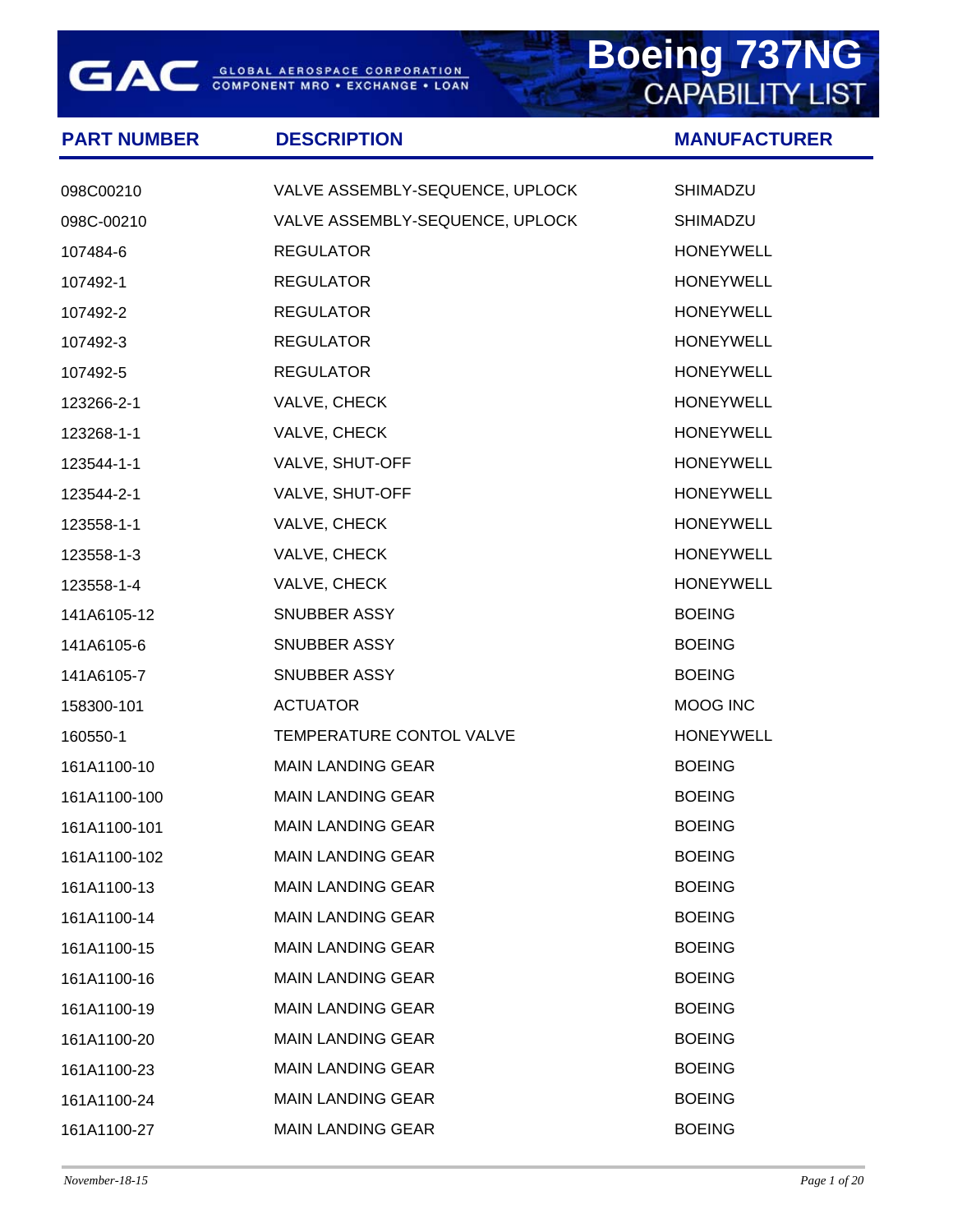| <b>PART NUMBER</b> | <b>DESCRIPTION</b>             | <b>MANUFACTURER</b> |
|--------------------|--------------------------------|---------------------|
| 161A1100-28        | <b>MAIN LANDING GEAR</b>       | <b>BOEING</b>       |
| 161A1100-31        | <b>MAIN LANDING GEAR</b>       | <b>BOEING</b>       |
| 161A1100-32        | <b>MAIN LANDING GEAR</b>       | <b>BOEING</b>       |
| 161A1100-35        | <b>MAIN LANDING GEAR</b>       | <b>BOEING</b>       |
| 161A1100-36        | <b>MAIN LANDING GEAR</b>       | <b>BOEING</b>       |
| 161A1100-39        | <b>MAIN LANDING GEAR</b>       | <b>BOEING</b>       |
| 161A1100-40        | <b>MAIN LANDING GEAR</b>       | <b>BOEING</b>       |
| 161A1100-41        | <b>MAIN LANDING GEAR</b>       | <b>BOEING</b>       |
| 161A1100-42        | <b>MAIN LANDING GEAR</b>       | <b>BOEING</b>       |
| 161A1100-45        | <b>MAIN LANDING GEAR</b>       | <b>BOEING</b>       |
| 161A1100-46        | <b>MAIN LANDING GEAR</b>       | <b>BOEING</b>       |
| 161A1100-49        | <b>MAIN LANDING GEAR</b>       | <b>BOEING</b>       |
| 161A1100-5         | <b>MAIN LANDING GEAR</b>       | <b>BOEING</b>       |
| 161A1100-50        | <b>MAIN LANDING GEAR</b>       | <b>BOEING</b>       |
| 161A1100-53        | <b>MAIN LANDING GEAR</b>       | <b>BOEING</b>       |
| 161A1100-54        | <b>MAIN LANDING GEAR</b>       | <b>BOEING</b>       |
| 161A1100-6         | <b>MAIN LANDING GEAR</b>       | <b>BOEING</b>       |
| 161A1100-63        | <b>MAIN LANDING GEAR</b>       | <b>BOEING</b>       |
| 161A1100-64        | <b>MAIN LANDING GEAR</b>       | <b>BOEING</b>       |
| 161A1100-67        | <b>MAIN LANDING GEAR</b>       | <b>BOEING</b>       |
| 161A1100-68        | <b>MAIN LANDING GEAR</b>       | <b>BOEING</b>       |
| 161A1100-71        | <b>MAIN LANDING GEAR</b>       | <b>BOEING</b>       |
| 161A1100-72        | <b>MAIN LANDING GEAR</b>       | <b>BOEING</b>       |
| 161A1100-75        | <b>MAIN LANDING GEAR</b>       | <b>BOEING</b>       |
| 161A1100-76        | <b>MAIN LANDING GEAR</b>       | <b>BOEING</b>       |
| 161A1100-83        | <b>MAIN LANDING GEAR</b>       | <b>BOEING</b>       |
| 161A1100-84        | <b>MAIN LANDING GEAR</b>       | <b>BOEING</b>       |
| 161A1100-87        | <b>MAIN LANDING GEAR</b>       | <b>BOEING</b>       |
| 161A1100-88        | <b>MAIN LANDING GEAR</b>       | <b>BOEING</b>       |
| 161A1100-9         | <b>MAIN LANDING GEAR</b>       | <b>BOEING</b>       |
| 161A1100-91        | <b>MAIN LANDING GEAR</b>       | <b>BOEING</b>       |
| 161A1100-92        | <b>MAIN LANDING GEAR</b>       | <b>BOEING</b>       |
| 161A1100-99        | <b>MAIN LANDING GEAR</b>       | <b>BOEING</b>       |
| 161A1110           | <b>OUTER CYLINDER ASSEMBLY</b> | <b>BOEING</b>       |
| 161A1110-1         | OUTER CYLINDER ASSEMBLY        | <b>BOEING</b>       |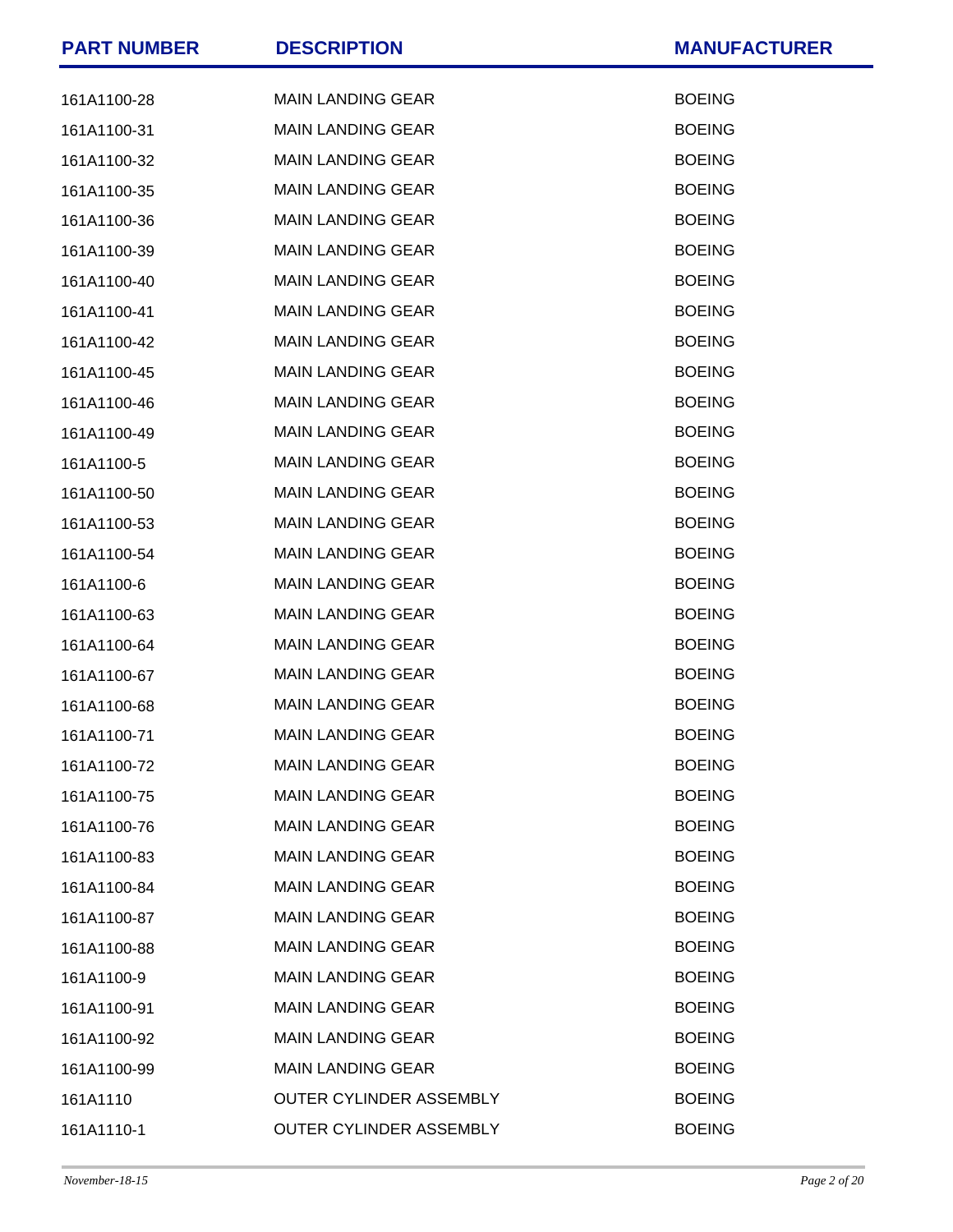| <b>PART NUMBER</b> | <b>DESCRIPTION</b>             | <b>MANUFACTURER</b> |
|--------------------|--------------------------------|---------------------|
| 161A1110-10        | OUTER CYLINDER ASSEMBLY        | <b>BOEING</b>       |
| 161A1110-11        | <b>OUTER CYLINDER</b>          | <b>BOEING</b>       |
| 161A1110-12        | <b>OUTER CYLINDER</b>          | <b>BOEING</b>       |
| 161A1110-13        | OUTER CYLINDER ASSEMBLY        | <b>BOEING</b>       |
| 161A1110-14        | <b>OUTER CYLINDER ASSEMBLY</b> | <b>BOEING</b>       |
| 161A1110-15        | <b>OUTER CYLINDER</b>          | <b>BOEING</b>       |
| 161A1110-16        | <b>OUTER CYLINDER</b>          | <b>BOEING</b>       |
| 161A1110-17        | OUTER CYLINDER ASSEMBLY        | <b>BOEING</b>       |
| 161A1110-18        | <b>OUTER CYLINDER ASSEMBLY</b> | <b>BOEING</b>       |
| 161A1110-2         | <b>OUTER CYLINDER ASSEMBLY</b> | <b>BOEING</b>       |
| 161A1110-3         | <b>OUTER CYLINDER</b>          | <b>BOEING</b>       |
| 161A1110-4         | <b>OUTER CYLINDER</b>          | <b>BOEING</b>       |
| 161A1110-5         | <b>OUTER CYLINDER ASSEMBLY</b> | <b>BOEING</b>       |
| 161A1110-6         | <b>OUTER CYLINDER ASSEMBLY</b> | <b>BOEING</b>       |
| 161A1110-7         | <b>OUTER CYLINDER</b>          | <b>BOEING</b>       |
| 161A1110-8         | <b>OUTER CYLINDER</b>          | <b>BOEING</b>       |
| 161A1110-9         | OUTER CYLINDER ASSEMBLY        | <b>BOEING</b>       |
| 161A1116           | <b>OUTER CYLINDER ASSEMBLY</b> | <b>BOEING</b>       |
| 161A1116-1         | <b>OUTER CYLINDER ASSEMBLY</b> | <b>BOEING</b>       |
| 161A1116-10        | <b>OUTER CYLINDER ASSEMBLY</b> | <b>BOEING</b>       |
| 161A1116-11        | <b>OUTER CYLINDER</b>          | <b>BOEING</b>       |
| 161A1116-12        | <b>OUTER CYLINDER</b>          | <b>BOEING</b>       |
| 161A1116-13        | <b>OUTER CYLINDER ASSEMBLY</b> | <b>BOEING</b>       |
| 161A1116-14        | <b>OUTER CYLINDER ASSEMBLY</b> | <b>BOEING</b>       |
| 161A1116-15        | <b>OUTER CYLINDER</b>          | <b>BOEING</b>       |
| 161A1116-16        | <b>OUTER CYLINDER</b>          | <b>BOEING</b>       |
| 161A1116-17        | <b>OUTER CYLINDER ASSEMBLY</b> | <b>BOEING</b>       |
| 161A1116-18        | <b>OUTER CYLINDER ASSEMBLY</b> | <b>BOEING</b>       |
| 161A1116-2         | <b>OUTER CYLINDER ASSEMBLY</b> | <b>BOEING</b>       |
| 161A1116-3         | <b>OUTER CYLINDER</b>          | <b>BOEING</b>       |
| 161A1116-4         | <b>OUTER CYLINDER</b>          | <b>BOEING</b>       |
| 161A1116-5         | <b>OUTER CYLINDER ASSEMBLY</b> | <b>BOEING</b>       |
| 161A1116-6         | <b>OUTER CYLINDER ASSEMBLY</b> | <b>BOEING</b>       |
| 161A1116-7         | <b>OUTER CYLINDER</b>          | <b>BOEING</b>       |
| 161A1116-8         | <b>OUTER CYLINDER</b>          | <b>BOEING</b>       |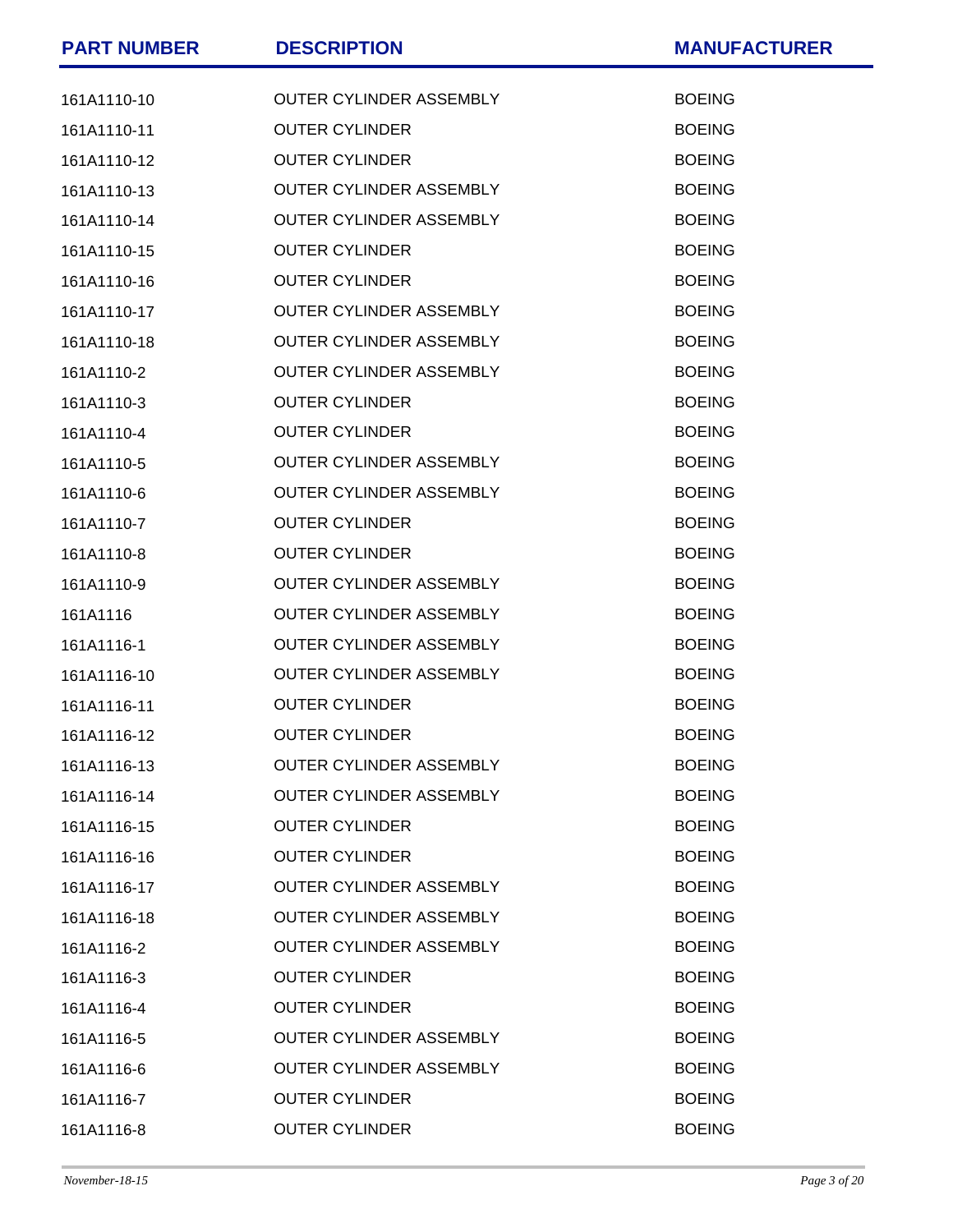| <b>PART NUMBER</b> | <b>DESCRIPTION</b>             | <b>MANUFACTURER</b> |
|--------------------|--------------------------------|---------------------|
| 161A1116-9         | <b>OUTER CYLINDER ASSEMBLY</b> | <b>BOEING</b>       |
| 161A1118           | <b>OUTER CYLINDER ASSEMBLY</b> | <b>BOEING</b>       |
| 161A1118-1         | OUTER CYLINDER ASSEMBLY        | <b>BOEING</b>       |
| 161A1118-10        | <b>OUTER CYLINDER ASSEMBLY</b> | <b>BOEING</b>       |
| 161A1118-11        | <b>OUTER CYLINDER</b>          | <b>BOEING</b>       |
| 161A1118-12        | <b>OUTER CYLINDER</b>          | <b>BOEING</b>       |
| 161A1118-13        | OUTER CYLINDER ASSEMBLY        | <b>BOEING</b>       |
| 161A1118-14        | <b>OUTER CYLINDER ASSEMBLY</b> | <b>BOEING</b>       |
| 161A1118-15        | <b>OUTER CYLINDER</b>          | <b>BOEING</b>       |
| 161A1118-16        | <b>OUTER CYLINDER</b>          | <b>BOEING</b>       |
| 161A1118-17        | OUTER CYLINDER ASSEMBLY        | <b>BOEING</b>       |
| 161A1118-18        | <b>OUTER CYLINDER ASSEMBLY</b> | <b>BOEING</b>       |
| 161A1118-19        | <b>OUTER CYLINDER</b>          | <b>BOEING</b>       |
| 161A1118-2         | <b>OUTER CYLINDER ASSEMBLY</b> | <b>BOEING</b>       |
| 161A1118-20        | <b>OUTER CYLINDER</b>          | <b>BOEING</b>       |
| 161A1118-25        | OUTER CYLINDER ASSEMBLY        | <b>BOEING</b>       |
| 161A1118-26        | OUTER CYLINDER ASSEMBLY        | <b>BOEING</b>       |
| 161A1118-27        | <b>OUTER CYLINDER ASSEMBLY</b> | <b>BOEING</b>       |
| 161A1118-28        | <b>OUTER CYLINDER ASSEMBLY</b> | <b>BOEING</b>       |
| 161A1118-3         | <b>OUTER CYLINDER</b>          | <b>BOEING</b>       |
| 161A1118-4         | <b>OUTER CYLINDER</b>          | <b>BOEING</b>       |
| 161A1118-5         | OUTER CYLINDER ASSEMBLY        | <b>BOEING</b>       |
| 161A1118-6         | <b>OUTER CYLINDER ASSEMBLY</b> | <b>BOEING</b>       |
| 161A1118-7         | <b>OUTER CYLINDER</b>          | <b>BOEING</b>       |
| 161A1118-8         | <b>OUTER CYLINDER</b>          | <b>BOEING</b>       |
| 161A1118-9         | <b>OUTER CYLINDER ASSEMBLY</b> | <b>BOEING</b>       |
| 161A1120           | <b>INNER CYLINDER ASSEMBLY</b> | <b>BOEING</b>       |
| 161A1120-1         | <b>INNER CYLINDER ASSEMBLY</b> | <b>BOEING</b>       |
| 161A1120-11        | <b>INNER CYLINDER ASSEMBLY</b> | <b>BOEING</b>       |
| 161A1120-2         | <b>INNER CYLINDER ASSEMBLY</b> | <b>BOEING</b>       |
| 161A1120-3         | <b>INNER CYLINDER ASSEMBLY</b> | <b>BOEING</b>       |
| 161A1120-4         | <b>INNER CYLINDER ASSEMBLY</b> | <b>BOEING</b>       |
| 161A1120-7         | <b>INNER CYLINDER ASSEMBLY</b> | <b>BOEING</b>       |
| 161A1120-8         | <b>INNER CYLINDER ASSEMBLY</b> | <b>BOEING</b>       |
| 161A1120-9         | <b>INNER CYLINDER ASSEMBLY</b> | <b>BOEING</b>       |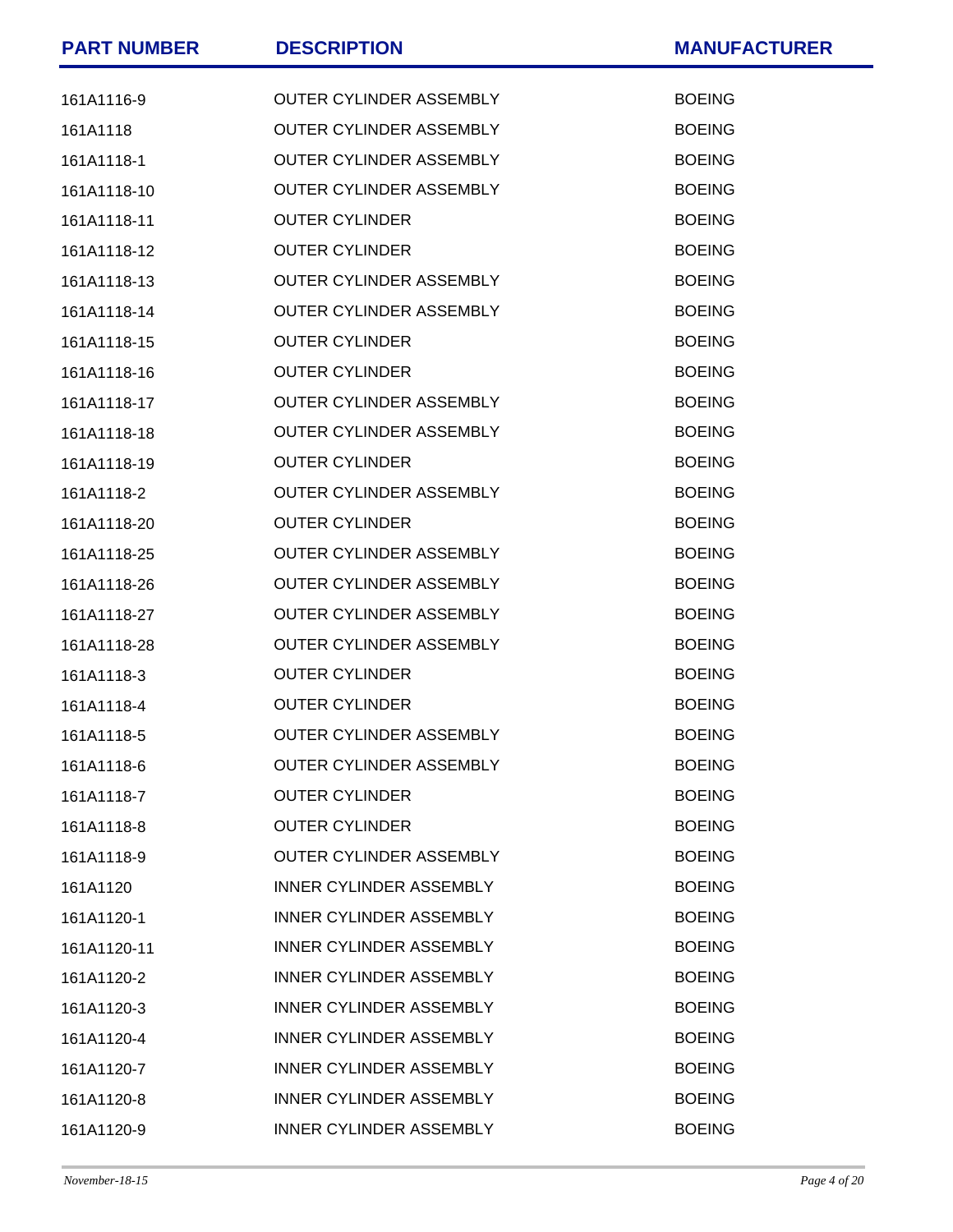| <b>PART NUMBER</b> | <b>DESCRIPTION</b>             | <b>MANUFACTURER</b> |
|--------------------|--------------------------------|---------------------|
| 161A1121           | INNER CYLINDER ASSEMBLY        | <b>BOEING</b>       |
| 161A1121-1         | <b>INNER CYLINDER ASSEMBLY</b> | <b>BOEING</b>       |
| 161A1121-2         | <b>INNER CYLINDER</b>          | <b>BOEING</b>       |
| 161A1123           | <b>BUSHING</b>                 | <b>BOEING</b>       |
| 161A1123-1         | <b>BUSHING</b>                 | <b>BOEING</b>       |
| 161A1126           | INNER CYLINDER ASSEMBLY        | <b>BOEING</b>       |
| 161A1126-1         | INNER CYLINDER ASSEMBLY        | <b>BOEING</b>       |
| 161A1126-2         | <b>INNER CYLINDER</b>          | <b>BOEING</b>       |
| 161A1126-3         | INNER CYLINDER ASSEMBLY        | <b>BOEING</b>       |
| 161A1126-4         | <b>INNER CYLINDER</b>          | <b>BOEING</b>       |
| 161A1127           | <b>BRAKE SLEEVE</b>            | <b>BOEING</b>       |
| 161A1127-1         | <b>BRAKE SLEEVE</b>            | <b>BOEING</b>       |
| 161A1128           | <b>PIN</b>                     | <b>BOEING</b>       |
| 161A1128-1         | PIN                            | <b>BOEING</b>       |
| 161A1128-2         | <b>PIN</b>                     | <b>BOEING</b>       |
| 161A1128-3         | <b>PIN</b>                     | <b>BOEING</b>       |
| 161A1129           | INNER CYLINDER ASSEMBLY        | <b>BOEING</b>       |
| 161A1129-1         | <b>INNER CYLINDER ASSEMBLY</b> | <b>BOEING</b>       |
| 161A1129-2         | <b>INNER CYLINDER</b>          | <b>BOEING</b>       |
| 161A1130           | AXLE ASSEMBLY                  | <b>BOEING</b>       |
| 161A1130-1         | <b>AXLE ASSEMBLY</b>           | <b>BOEING</b>       |
| 161A1130-11        | <b>AXLE ASSEMBLY</b>           | <b>BOEING</b>       |
| 161A1130-12        | <b>AXLE</b>                    | <b>BOEING</b>       |
| 161A1130-13        | AXLE ASSEMBLY                  | <b>BOEING</b>       |
| 161A1130-14        | <b>AXLE</b>                    | <b>BOEING</b>       |
| 161A1130-15        | <b>AXLE ASSEMBLY</b>           | <b>BOEING</b>       |
| 161A1130-16        | AXLE                           | <b>BOEING</b>       |
| 161A1130-19        | AXLE ASSEMBLY                  | <b>BOEING</b>       |
| 161A1130-2         | <b>AXLE</b>                    | <b>BOEING</b>       |
| 161A1130-21        | AXLE ASSEMBLY                  | <b>BOEING</b>       |
| 161A1130-22        | <b>AXLE</b>                    | <b>BOEING</b>       |
| 161A1130-3         | AXLE ASSEMBLY                  | <b>BOEING</b>       |
| 161A1130-4         | <b>AXLE</b>                    | <b>BOEING</b>       |
| 161A1130-5         | AXLE ASSEMBLY                  | <b>BOEING</b>       |
| 161A1130-6         | <b>AXLE</b>                    | <b>BOEING</b>       |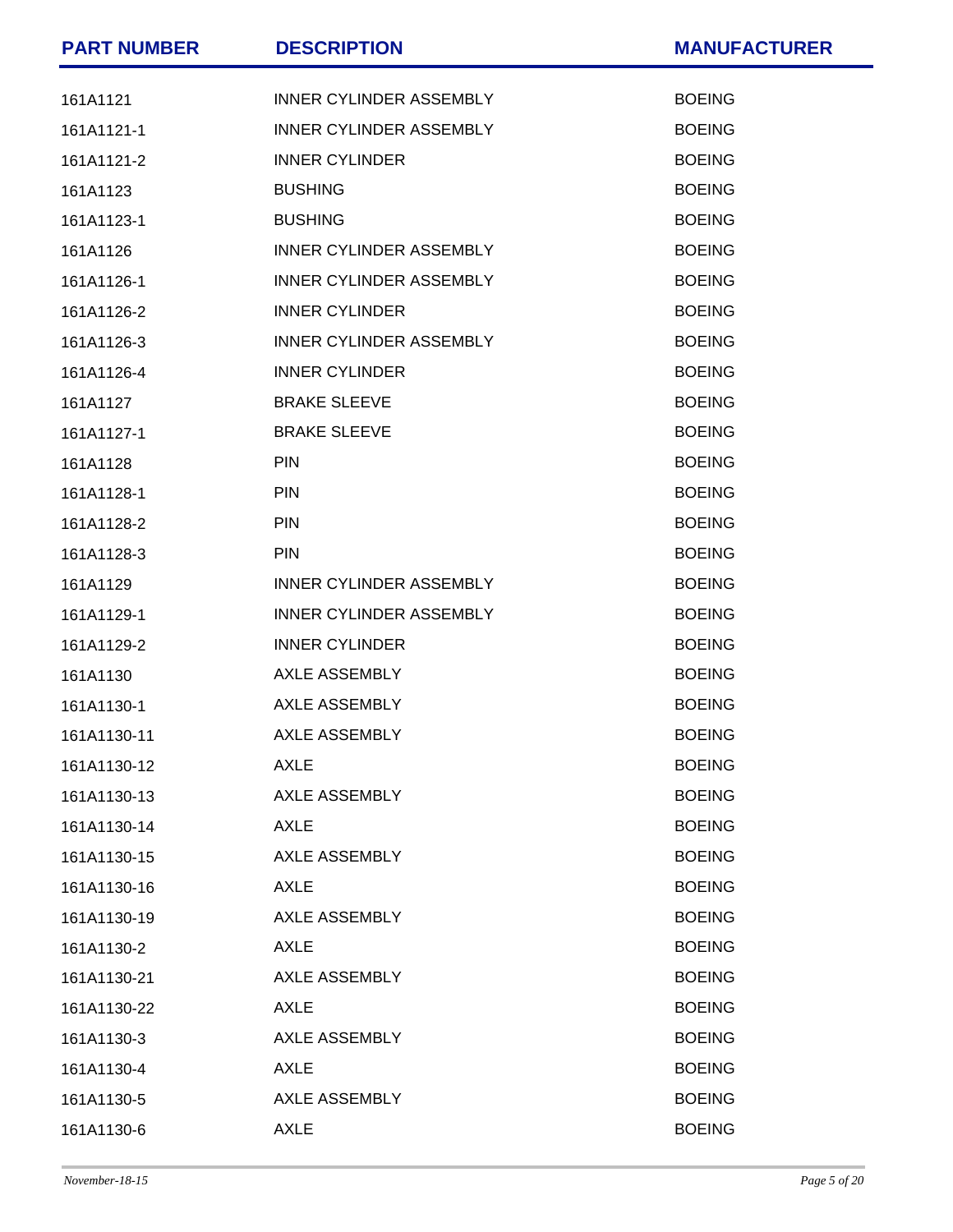| <b>PART NUMBER</b> | <b>DESCRIPTION</b>               | <b>MANUFACTURER</b> |
|--------------------|----------------------------------|---------------------|
| 161A1130-7         | AXLE ASSEMBLY                    | <b>BOEING</b>       |
| 161A1130-8         | AXLE                             | <b>BOEING</b>       |
| 161A1131           | WHEEL SLEEVE                     | <b>BOEING</b>       |
| 161A1131-1         | <b>WHEEL SLEEVE</b>              | <b>BOEING</b>       |
| 161A1132           | <b>PIN</b>                       | <b>BOEING</b>       |
| 161A1132-1         | <b>PIN</b>                       | <b>BOEING</b>       |
| 161A1140           | UPPER TORSION LINK ASSEMBLY      | <b>BOEING</b>       |
| 161A1140-1         | UPPER TORSION LINK ASSEMBLY      | <b>BOEING</b>       |
| 161A1140-2         | <b>UPPER TORSION LINK</b>        | <b>BOEING</b>       |
| 161A1140-3         | UPPER TORSION LINK ASSEMBLY      | <b>BOEING</b>       |
| 161A1140-4         | <b>UPPER TORSION LINK</b>        | <b>BOEING</b>       |
| 161A1140-5         | UPPER TORSION LINK ASSEMBLY      | <b>BOEING</b>       |
| 161A1140-6         | <b>UPPER TORSION LINK</b>        | <b>BOEING</b>       |
| 161A1142           | LOWER TORSION LINK ASSEMBLY      | <b>BOEING</b>       |
| 161A1142-1         | LOWER TORSION LINK ASSEMBLY      | <b>BOEING</b>       |
| 161A1142-2         | <b>LOWER TORSION LINK</b>        | <b>BOEING</b>       |
| 161A1142-3         | LOWER TORSION LINK ASSEMBLY      | <b>BOEING</b>       |
| 161A1142-4         | <b>LOWER TORSION LINK</b>        | <b>BOEING</b>       |
| 161A1142-5         | LOWER TORSION LINK ASSEMBLY      | <b>BOEING</b>       |
| 161A1142-6         | <b>LOWER TORSION LINK</b>        | <b>BOEING</b>       |
| 161A1145           | APEX PIN                         | <b>BOEING</b>       |
| 161A1145-1         | <b>APEX PIN</b>                  | <b>BOEING</b>       |
| 161A1146           | <b>TORSION LINK PIN</b>          | <b>BOEING</b>       |
| 161A1146-1         | <b>TORSION LINK PIN</b>          | <b>BOEING</b>       |
| 161A1147           | <b>TORSION PIN LINK ASSEMBLY</b> | <b>BOEING</b>       |
| 161A1147-1         | <b>TORSION PIN LINK ASSEMBLY</b> | <b>BOEING</b>       |
| 161A1147-10        | <b>TORSION PIN</b>               | <b>BOEING</b>       |
| 161A1147-2         | <b>TORSION PIN</b>               | <b>BOEING</b>       |
| 161A1147-3         | <b>TORSION PIN LINK ASSEMBLY</b> | <b>BOEING</b>       |
| 161A1147-4         | <b>TORSION PIN</b>               | <b>BOEING</b>       |
| 161A1147-5         | TORSION PIN LINK ASSEMBLY        | <b>BOEING</b>       |
| 161A1147-6         | <b>TORSION PIN</b>               | <b>BOEING</b>       |
| 161A1147-7         | <b>TORSION PIN LINK ASSEMBLY</b> | <b>BOEING</b>       |
| 161A1147-8         | <b>TORSION PIN</b>               | <b>BOEING</b>       |
| 161A1147-9         | <b>TORSION PIN LINK ASSEMBLY</b> | <b>BOEING</b>       |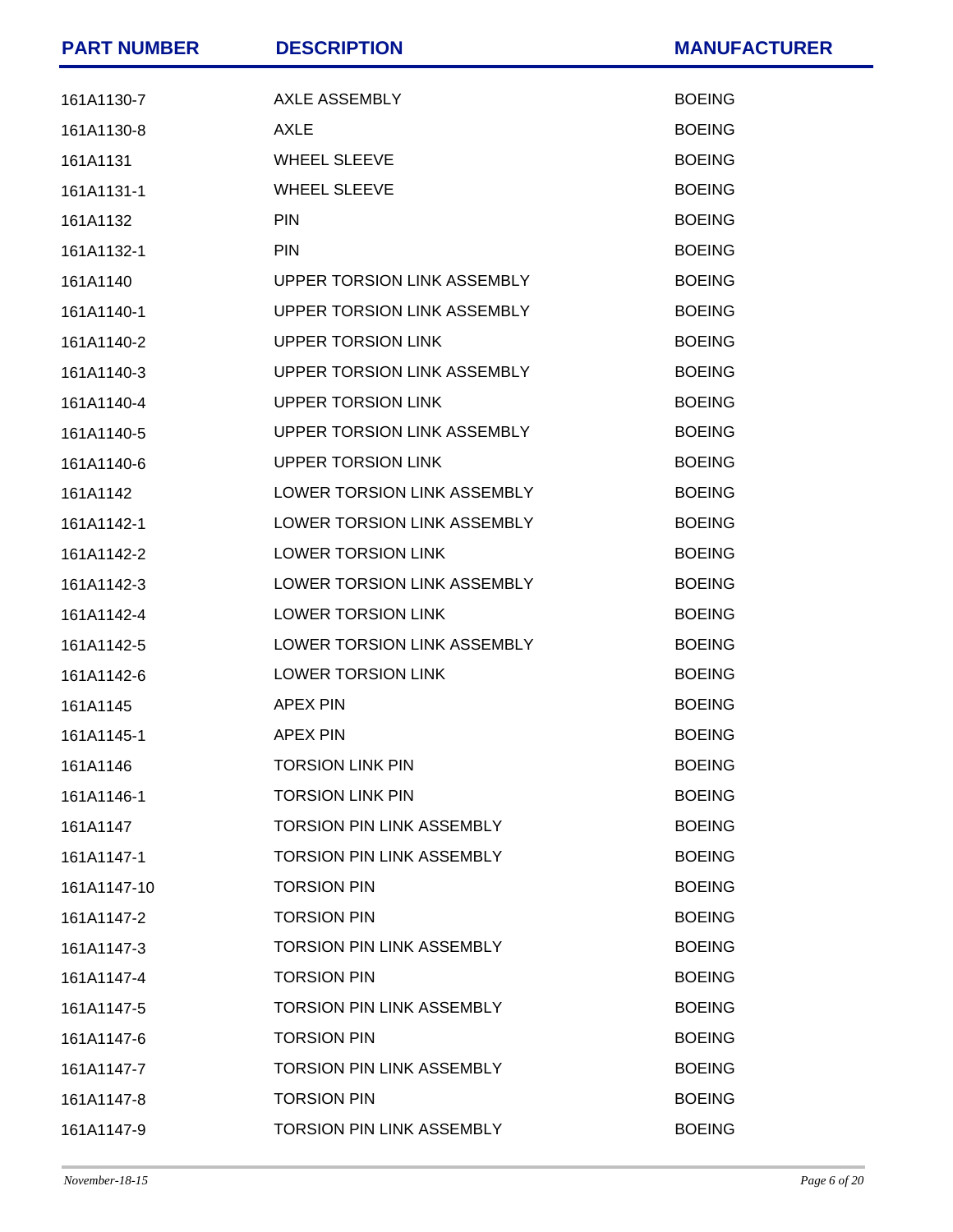| <b>PART NUMBER</b> | <b>DESCRIPTION</b>           | <b>MANUFACTURER</b> |
|--------------------|------------------------------|---------------------|
| 161A1150           | <b>METERING PIN</b>          | <b>BOEING</b>       |
| 161A1150-1         | <b>METERING PIN</b>          | <b>BOEING</b>       |
| 161A1152           | ORIFICE SUPPORT TUBE         | <b>BOEING</b>       |
| 161A1152-1         | ORIFICE SUPPORT TUBE         | <b>BOEING</b>       |
| 161A1152-2         | ORIFICE SUPPORT TUBE         | <b>BOEING</b>       |
| 161A1154           | <b>GLAND NUT</b>             | <b>BOEING</b>       |
| 161A1154-1         | <b>GLAND NUT</b>             | <b>BOEING</b>       |
| 161A1154-2         | <b>GLAND NUT</b>             | <b>BOEING</b>       |
| 161A1154-3         | <b>GLAND NUT</b>             | <b>BOEING</b>       |
| 161A1167           | <b>BEARING CARRIER</b>       | <b>BOEING</b>       |
| 161A1167-1         | BEARING CARRIER ASSEMBLY     | <b>BOEING</b>       |
| 161A1167-2         | <b>BEARING CARRIER</b>       | <b>BOEING</b>       |
| 161A1167-3         | <b>BEARING CARRIER</b>       | <b>BOEING</b>       |
| 161A1167-4         | BEARING CARRIER ASSEMBLY     | <b>BOEING</b>       |
| 161A1167-5         | <b>BEARING CARRIER</b>       | <b>BOEING</b>       |
| 161A1167-6         | <b>BEARING CARRIER</b>       | <b>BOEING</b>       |
| 161A1168           | <b>BEARING CARRIER</b>       | <b>BOEING</b>       |
| 161A1168-1         | <b>BEARING CARRIER</b>       | <b>BOEING</b>       |
| 161A1169           | RETAINER NUT ASSEMBLY        | <b>BOEING</b>       |
| 161A1169-1         | RETAINER NUT ASSEMBLY        | <b>BOEING</b>       |
| 161A1169-2         | <b>RETAINER NUT</b>          | <b>BOEING</b>       |
| 161A1170           | RETAINER NUT ASSEMBLY        | <b>BOEING</b>       |
| 161A1170-1         | <b>RETAINER NUT ASSEMBLY</b> | <b>BOEING</b>       |
| 161A1170-2         | <b>RETAINER NUT</b>          | <b>BOEING</b>       |
| 161A1181           | UPLOCK ROLLER ASSEMBLY       | <b>BOEING</b>       |
| 161A1181-1         | UPLOCK ROLLER ASSEMBLY       | <b>BOEING</b>       |
| 161A1181-2         | <b>UPLOCK ROLLER</b>         | <b>BOEING</b>       |
| 161A1182           | <b>ROLLER PIN</b>            | <b>BOEING</b>       |
| 161A1182-1         | <b>ROLLER PIN</b>            | <b>BOEING</b>       |
| 161A1190           | <b>CROSSBOLT PIN</b>         | <b>BOEING</b>       |
| 161A1190-1         | <b>CROSSBOLT PIN</b>         | <b>BOEING</b>       |
| 161A1190-2         | <b>CROSSBOLT PIN</b>         | <b>BOEING</b>       |
| 161A1190-3         | <b>CROSSBOLT PIN</b>         | <b>BOEING</b>       |
| 161A1196           | SPLINED WASHER ASSEMBLY      | <b>BOEING</b>       |
| 161A1196-1         | SPLINED WASHER ASSEMBLY      | <b>BOEING</b>       |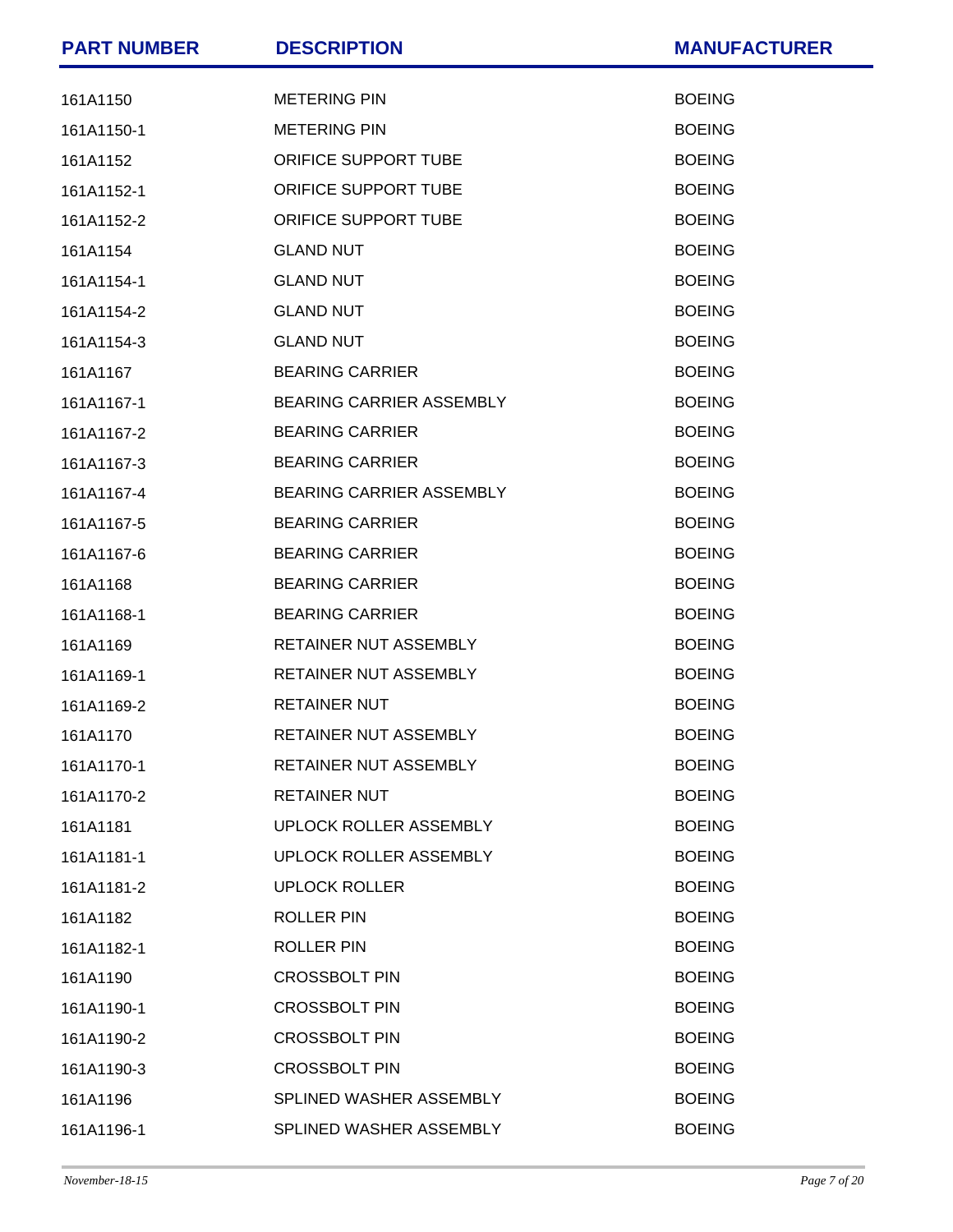| <b>PART NUMBER</b> | <b>DESCRIPTION</b>      | <b>MANUFACTURER</b> |
|--------------------|-------------------------|---------------------|
| 161A1196-2         | <b>SPLINED WASHER</b>   | <b>BOEING</b>       |
| 161A1200           | <b>BRACKET ASSEMBLY</b> | <b>BOEING</b>       |
| 161A1200-10        | <b>BRACKET ASSEMBLY</b> | <b>BOEING</b>       |
| 161A1200-11        | <b>BRACKET</b>          | <b>BOEING</b>       |
| 161A1200-12        | <b>BRACKET</b>          | <b>BOEING</b>       |
| 161A1200-13        | <b>BRACKET ASSEMBLY</b> | <b>BOEING</b>       |
| 161A1200-14        | <b>BRACKET ASSEMBLY</b> | <b>BOEING</b>       |
| 161A1200-15        | <b>BRACKET</b>          | <b>BOEING</b>       |
| 161A1200-16        | <b>BRACKET</b>          | <b>BOEING</b>       |
| 161A1200-5         | <b>BRACKET ASSEMBLY</b> | <b>BOEING</b>       |
| 161A1200-6         | <b>BRACKET ASSEMBLY</b> | <b>BOEING</b>       |
| 161A1200-7         | <b>BRACKET</b>          | <b>BOEING</b>       |
| 161A1200-8         | <b>BRACKET</b>          | <b>BOEING</b>       |
| 161A1200-9         | <b>BRACKET ASSEMBLY</b> | <b>BOEING</b>       |
| 161A1212           | SPACER ASSEMBLY         | <b>BOEING</b>       |
| 161A1212-1         | SPACER ASSEMBLY         | <b>BOEING</b>       |
| 161A1212-2         | <b>SPACER</b>           | <b>BOEING</b>       |
| 161A1212-3         | SPACER ASSEMBLY         | <b>BOEING</b>       |
| 161A1212-4         | <b>SPACER</b>           | <b>BOEING</b>       |
| 161A1212-5         | SPACER ASSEMBLY         | <b>BOEING</b>       |
| 161A1212-6         | <b>SPACER</b>           | <b>BOEING</b>       |
| 161A1212-7         | SPACER ASSEMBLY         | <b>BOEING</b>       |
| 161A1212-8         | <b>SPACER</b>           | <b>BOEING</b>       |
| 161A1214           | <b>APEX PIN</b>         | <b>BOEING</b>       |
| 161A1214-1         | <b>APEX PIN</b>         | <b>BOEING</b>       |
| 161A1214-2         | <b>APEX PIN</b>         | <b>BOEING</b>       |
| 161A1214-3         | <b>APEX PIN</b>         | <b>BOEING</b>       |
| 161A1214-4         | APEX PIN                | <b>BOEING</b>       |
| 161A1217           | SPLINED WASHER ASSEMBLY | <b>BOEING</b>       |
| 161A1217-1         | SPLINED WASHER ASSEMBLY | <b>BOEING</b>       |
| 161A1217-2         | <b>SPLINED WASHER</b>   | <b>BOEING</b>       |
| 161A1217-3         | SPLINED WASHER ASSEMBLY | <b>BOEING</b>       |
| 161A1217-4         | <b>SPLINED WASHER</b>   | <b>BOEING</b>       |
| 161A1219           | <b>SLEEVE</b>           | <b>BOEING</b>       |
| 161A1219-1         | <b>SLEEVE</b>           | <b>BOEING</b>       |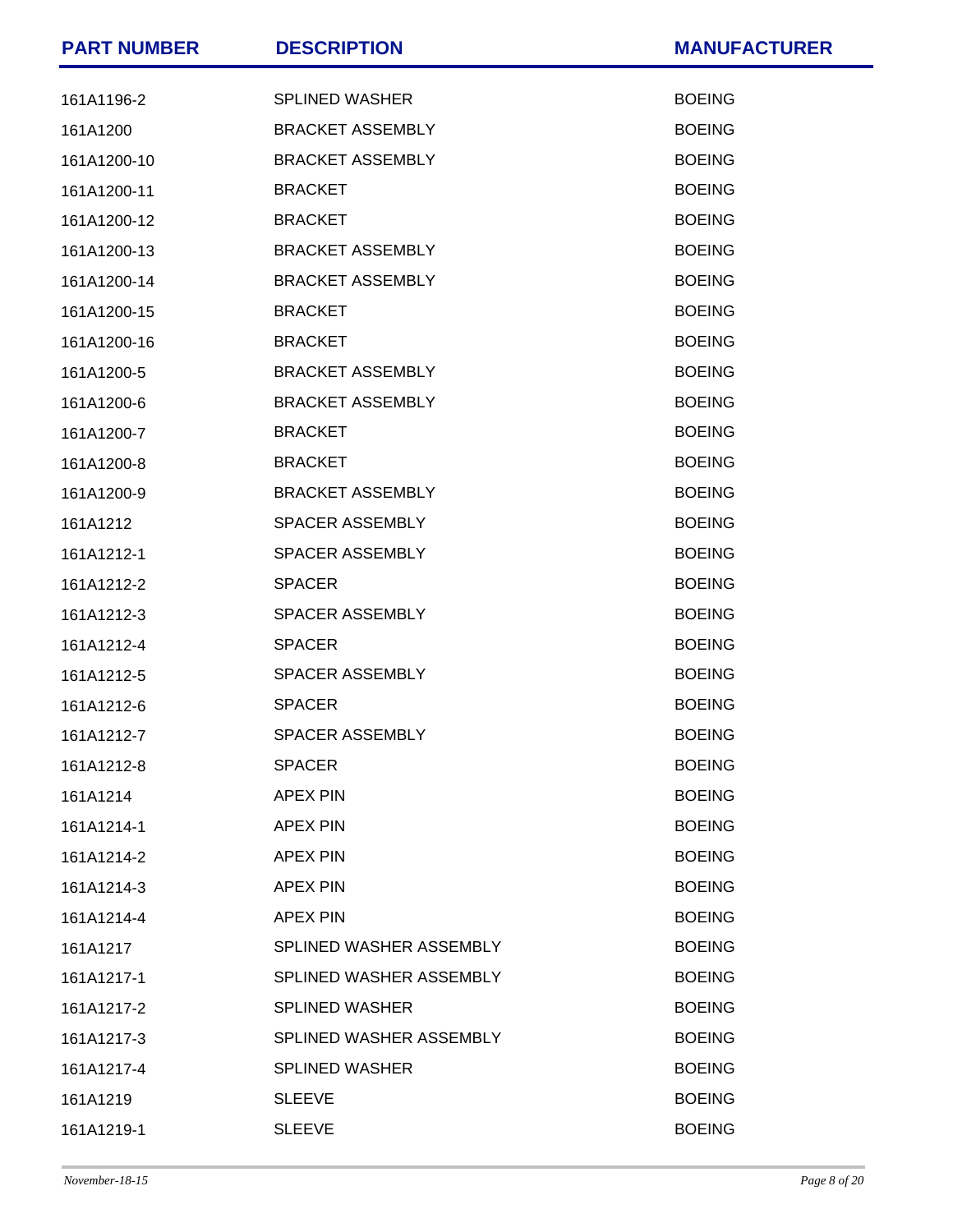| <b>PART NUMBER</b> | <b>DESCRIPTION</b>       | <b>MANUFACTURER</b> |
|--------------------|--------------------------|---------------------|
| 161A1219-2         | <b>SLEEVE</b>            | <b>BOEING</b>       |
| 161A1220           | <b>SLEEVE</b>            | <b>BOEING</b>       |
| 161A1220-1         | <b>SLEEVE</b>            | <b>BOEING</b>       |
| 161A1220-2         | <b>SLEEVE</b>            | <b>BOEING</b>       |
| 161A1221           | CROSSBOLT                | <b>BOEING</b>       |
| 161A1221-1         | <b>CROSSBOLT</b>         | <b>BOEING</b>       |
| 161A1221-2         | <b>CROSSBOLT</b>         | <b>BOEING</b>       |
| 161A1315           | <b>TRAY ASSEMBLY</b>     | <b>BOEING</b>       |
| 161A1315-1         | <b>TRAY ASSEMBLY</b>     | <b>BOEING</b>       |
| 161A1315-2         | <b>TRAY ASSEMBLY</b>     | <b>BOEING</b>       |
| 161A1315-3         | <b>TRAY ASSEMBLY</b>     | <b>BOEING</b>       |
| 161A1315-4         | <b>TRAY ASSEMBLY</b>     | <b>BOEING</b>       |
| 161A1320           | FITTING ASSEMBLY         | <b>BOEING</b>       |
| 161A1320-1         | <b>FITTING ASSEMBLY</b>  | <b>BOEING</b>       |
| 161A1320-2         | <b>FITTING</b>           | <b>BOEING</b>       |
| 161A2000-10        | DRAG BRACE, MLG          | <b>BOEING</b>       |
| 161A2000-2         | DRAG BRACE, MLG          | <b>BOEING</b>       |
| 161A2000-2         | DRAG BRACE, MLG          | <b>BOEING</b>       |
| 161A2000-3         | DRAG BRACE, MLG          | <b>BOEING</b>       |
| 161A2000-4         | DRAG BRACE, MLG          | <b>BOEING</b>       |
| 161A2000-5         | DRAG BRACE, MLG          | <b>BOEING</b>       |
| 161A2000-6         | DRAG BRACE, MLG          | <b>BOEING</b>       |
| 161A2000-7         | DRAG BRACE, MLG          | <b>BOEING</b>       |
| 161A2000-8         | DRAG BRACE, MLG          | <b>BOEING</b>       |
| 161A2100-10        | SIDE STRUT ASSEMBLY, MLG | <b>BOEING</b>       |
| 161A2100-11        | SIDE STRUT ASSEMBLY, MLG | <b>BOEING</b>       |
| 161A2100-12        | SIDE STRUT ASSEMBLY, MLG | <b>BOEING</b>       |
| 161A2100-13        | SIDE STRUT ASSEMBLY, MLG | <b>BOEING</b>       |
| 161A2100-14        | SIDE STRUT ASSEMBLY, MLG | <b>BOEING</b>       |
| 161A2100-15        | SIDE STRUT ASSEMBLY, MLG | <b>BOEING</b>       |
| 161A2100-16        | SIDE STRUT ASSEMBLY, MLG | <b>BOEING</b>       |
| 161A2100-17        | SIDE STRUT ASSEMBLY, MLG | <b>BOEING</b>       |
| 161A2100-18        | SIDE STRUT ASSEMBLY, MLG | <b>BOEING</b>       |
| 161A2100-19        | SIDE STRUT ASSEMBLY, MLG | <b>BOEING</b>       |
| 161A2100-20        | SIDE STRUT ASSEMBLY, MLG | <b>BOEING</b>       |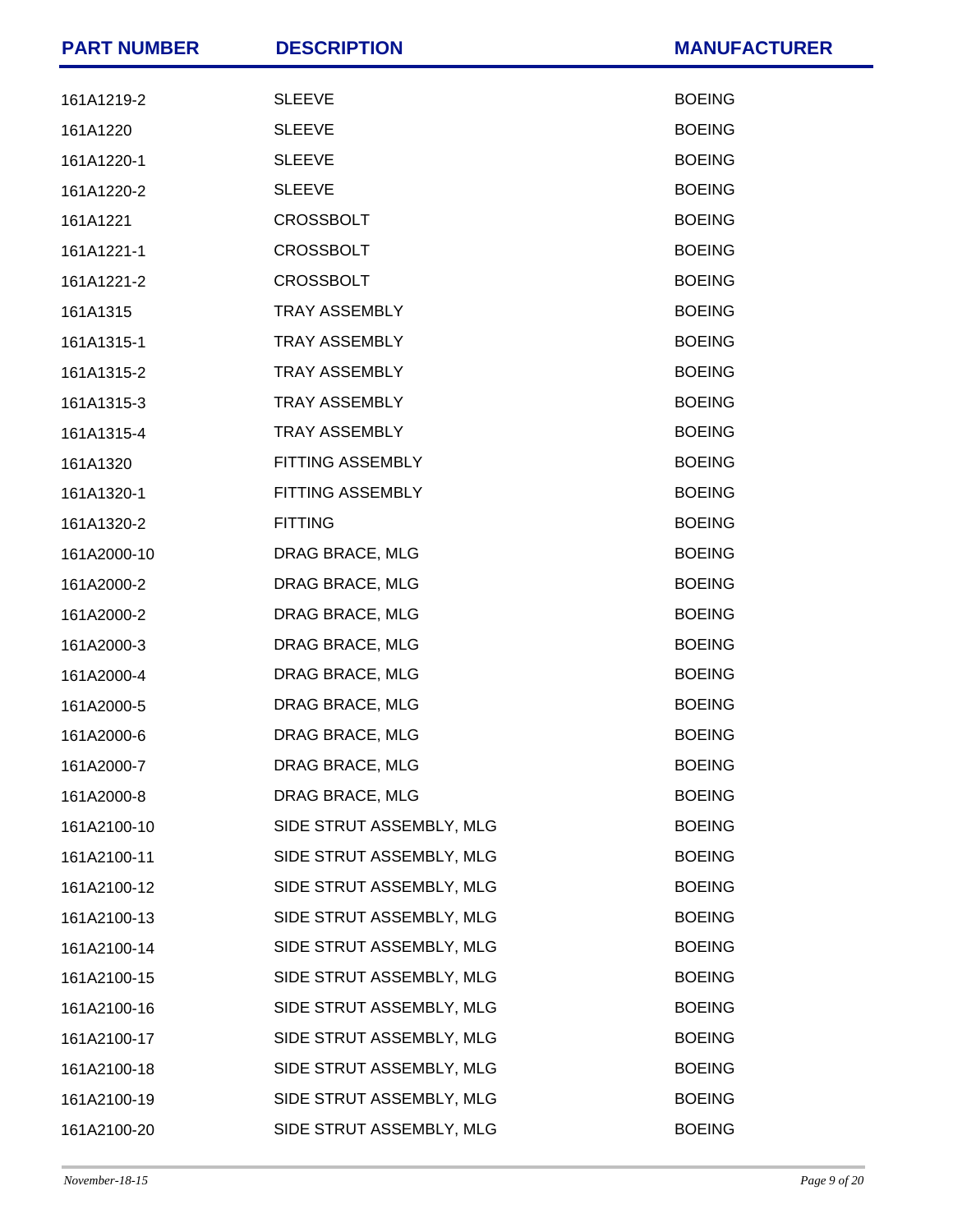| <b>PART NUMBER</b> | <b>DESCRIPTION</b>       | <b>MANUFACTURER</b> |
|--------------------|--------------------------|---------------------|
| 161A2100-21        | SIDE STRUT ASSEMBLY, MLG | <b>BOEING</b>       |
| 161A2100-22        | SIDE STRUT ASSEMBLY, MLG | <b>BOEING</b>       |
| 161A2100-23        | SIDE STRUT ASSEMBLY, MLG | <b>BOEING</b>       |
| 161A2100-24        | SIDE STRUT ASSEMBLY, MLG | <b>BOEING</b>       |
| 161A2100-25        | SIDE STRUT ASSEMBLY, MLG | <b>BOEING</b>       |
| 161A2100-26        | SIDE STRUT ASSEMBLY, MLG | <b>BOEING</b>       |
| 161A2100-27        | SIDE STRUT ASSEMBLY, MLG | <b>BOEING</b>       |
| 161A2100-28        | SIDE STRUT ASSEMBLY, MLG | <b>BOEING</b>       |
| 161A2100-5         | SIDE STRUT ASSEMBLY, MLG | <b>BOEING</b>       |
| 161A2100-6         | SIDE STRUT ASSEMBLY, MLG | <b>BOEING</b>       |
| 161A2100-7         | SIDE STRUT ASSEMBLY, MLG | <b>BOEING</b>       |
| 161A2100-8         | SIDE STRUT ASSEMBLY, MLG | <b>BOEING</b>       |
| 161A2100-9         | SIDE STRUT ASSEMBLY, MLG | <b>BOEING</b>       |
| 161A6100-3         | MLG UPLOCK ASSEMBLY      | <b>BOEING</b>       |
| 161A7000-3         | WALKING BEAM, MLG        | <b>BOEING</b>       |
| 161A7000-4         | WALKING BEAM, MLG        | <b>BOEING</b>       |
| 161A7100-1         | WALKING BEAM, MLG        | <b>BOEING</b>       |
| 161A7100-2         | WALKING BEAM, MLG        | <b>BOEING</b>       |
| 161A7119-1         | <b>WALKING BEAM, MLG</b> | <b>BOEING</b>       |
| 161A7301-1         | WALKING BEAM, MLG        | <b>BOEING</b>       |
| 161A7303-1         | <b>WALKING BEAM, MLG</b> | <b>BOEING</b>       |
| 161A7304-1         | <b>WALKING BEAM, MLG</b> | <b>BOEING</b>       |
| 161A7304-2         | <b>WALKING BEAM, MLG</b> | <b>BOEING</b>       |
| 161A7304-3         | <b>WALKING BEAM, MLG</b> | <b>BOEING</b>       |
| 162A1100-10        | <b>NOSE LANDING GEAR</b> | <b>BOEING</b>       |
| 162A1100-11        | <b>NOSE LANDING GEAR</b> | <b>BOEING</b>       |
| 162A1100-12        | <b>NOSE LANDING GEAR</b> | <b>BOEING</b>       |
| 162A1100-13        | <b>NOSE LANDING GEAR</b> | <b>BOEING</b>       |
| 162A1100-14        | <b>NOSE LANDING GEAR</b> | <b>BOEING</b>       |
| 162A1100-15        | <b>NOSE LANDING GEAR</b> | <b>BOEING</b>       |
| 162A1100-4         | <b>NOSE LANDING GEAR</b> | <b>BOEING</b>       |
| 162A1100-5         | <b>NOSE LANDING GEAR</b> | <b>BOEING</b>       |
| 162A1100-6         | <b>NOSE LANDING GEAR</b> | <b>BOEING</b>       |
| 162A1100-7         | <b>NOSE LANDING GEAR</b> | <b>BOEING</b>       |
| 162A1100-8         | <b>NOSE LANDING GEAR</b> | <b>BOEING</b>       |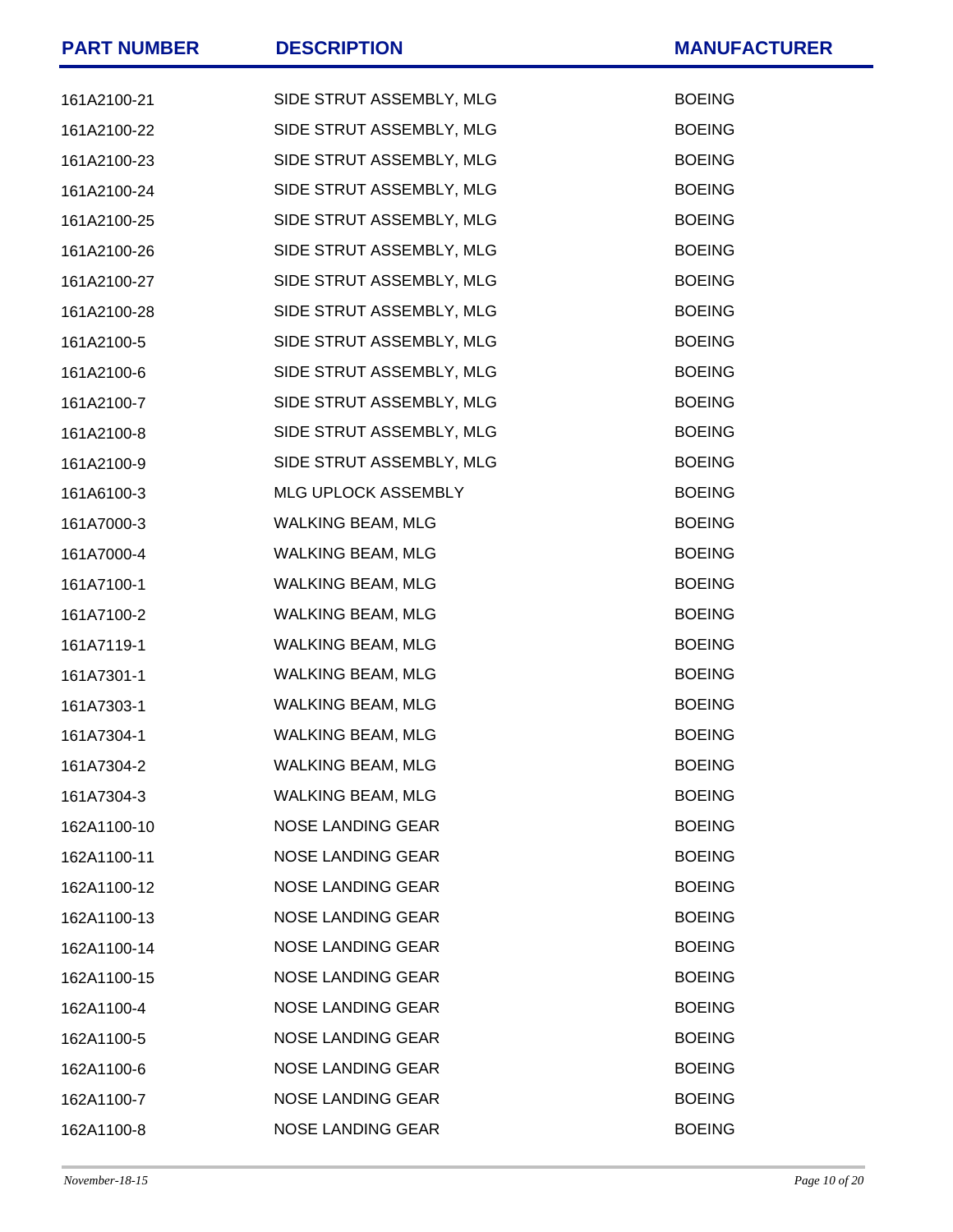| <b>PART NUMBER</b> | <b>DESCRIPTION</b>             | <b>MANUFACTURER</b> |
|--------------------|--------------------------------|---------------------|
| 162A1100-9         | <b>NOSE LANDING GEAR</b>       | <b>BOEING</b>       |
| 162A1110           | <b>OUTER CYLINDER ASSEMBLY</b> | <b>BOEING</b>       |
| 162A1110-1         | <b>OUTER CYLINDER ASSEMBLY</b> | <b>BOEING</b>       |
| 162A1110-2         | <b>OUTER CYLINDER</b>          | <b>BOEING</b>       |
| 162A1110-3         | <b>OUTER CYLINDER ASSEMBLY</b> | <b>BOEING</b>       |
| 162A1110-4         | <b>OUTER CYLINDER</b>          | <b>BOEING</b>       |
| 162A1110-5         | <b>OUTER CYLINDER ASSEMBLY</b> | <b>BOEING</b>       |
| 162A1110-6         | <b>OUTER CYLINDER</b>          | <b>BOEING</b>       |
| 162A1110-7         | <b>OUTER CYLINDER ASSEMBLY</b> | <b>BOEING</b>       |
| 162A1110-8         | <b>OUTER CYLINDER</b>          | <b>BOEING</b>       |
| 162A1120           | <b>INNER CYLINDER ASSEMBLY</b> | <b>BOEING</b>       |
| 162A1120-1         | INNER CYLINDER ASSEMBLY        | <b>BOEING</b>       |
| 162A1120-2         | <b>INNER CYLINDER</b>          | <b>BOEING</b>       |
| 162A1120-3         | INNER CYLINDER ASSEMBLY        | <b>BOEING</b>       |
| 162A1120-4         | <b>INNER CYLINDER</b>          | <b>BOEING</b>       |
| 162A1120-5         | INNER CYLINDER ASSEMBLY        | <b>BOEING</b>       |
| 162A1120-6         | <b>INNER CYLINDER</b>          | <b>BOEING</b>       |
| 162A1120-7         | INNER CYLINDER ASSEMBLY        | <b>BOEING</b>       |
| 162A1120-8         | <b>INNER CYLINDER</b>          | <b>BOEING</b>       |
| 162A1160           | TOW FITTING ASSEMBLY           | <b>BOEING</b>       |
| 162A1160-1         | TOW FITTING ASSEMBLY           | <b>BOEING</b>       |
| 162A1160-2         | <b>TOW FITTING</b>             | <b>BOEING</b>       |
| 162A1160-5         | TOW FITTING ASSEMBLY           | <b>BOEING</b>       |
| 162A1160-6         | <b>TOW FITTING</b>             | <b>BOEING</b>       |
| 162A1306           | <b>PIN</b>                     | <b>BOEING</b>       |
| 162A1306-1         | <b>PIN</b>                     | <b>BOEING</b>       |
| 162A1306-2         | <b>PIN</b>                     | <b>BOEING</b>       |
| 162A1310           | <b>PIN</b>                     | <b>BOEING</b>       |
| 162A1310-1         | <b>PIN</b>                     | <b>BOEING</b>       |
| 162A1310-2         | <b>PIN</b>                     | <b>BOEING</b>       |
| 162A1311           | UPPER TORSION LINK ASSEMBLY    | <b>BOEING</b>       |
| 162A1311-1         | UPPER TORSION LINK ASSEMBLY    | <b>BOEING</b>       |
| 162A1311-2         | UPPER TORSION LINK             | <b>BOEING</b>       |
| 162A1311-3         | UPPER TORSION LINK ASSEMBLY    | <b>BOEING</b>       |
| 162A1311-4         | <b>UPPER TORSION LINK</b>      | <b>BOEING</b>       |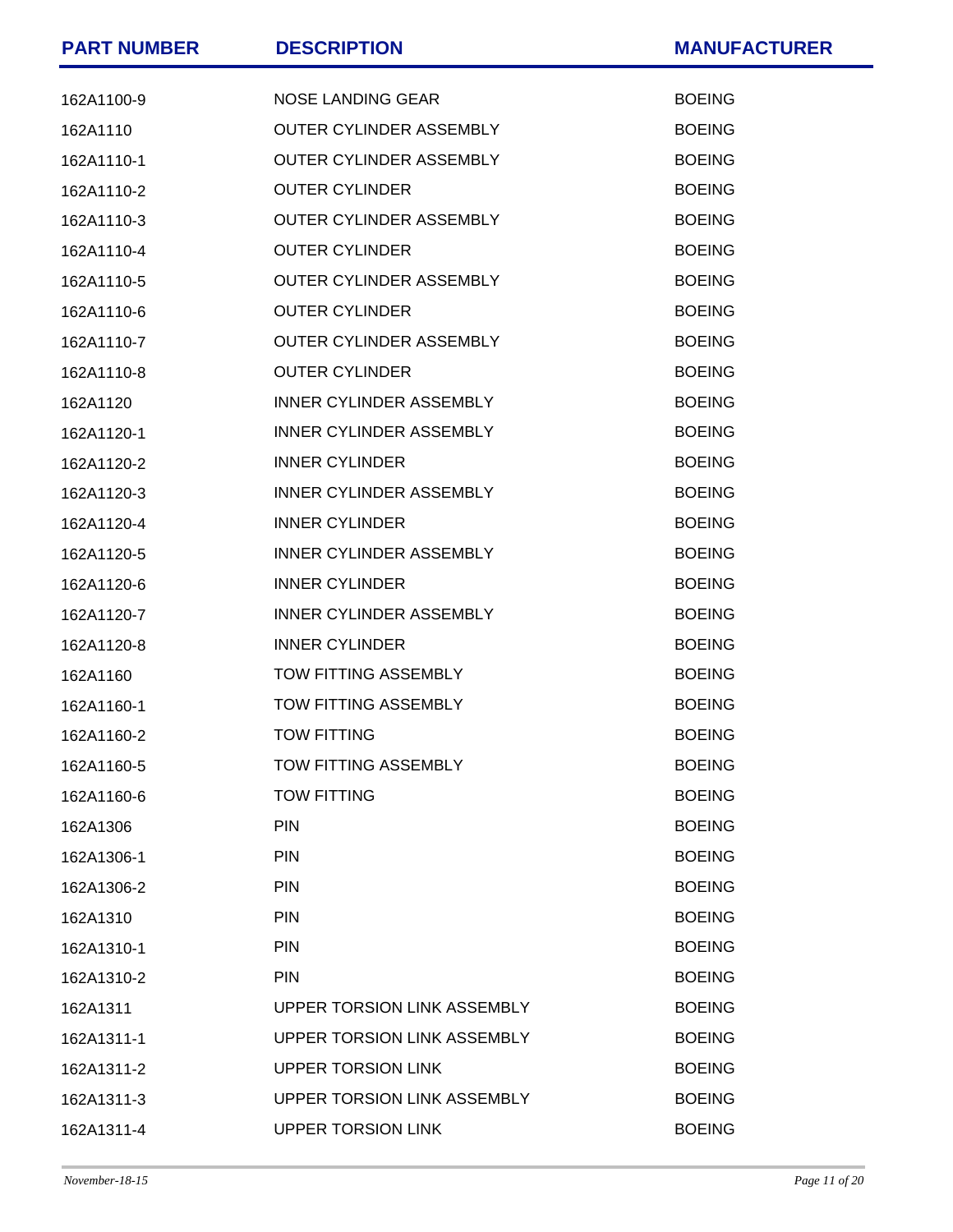| <b>PART NUMBER</b> | <b>DESCRIPTION</b>          | <b>MANUFACTURER</b> |
|--------------------|-----------------------------|---------------------|
| 162A1312           | LOWER TORSION LINK ASSEMBLY | <b>BOEING</b>       |
| 162A1312-1         | LOWER TORSION LINK ASSEMBLY | <b>BOEING</b>       |
| 162A1312-2         | LOWER TORSION LINK          | <b>BOEING</b>       |
| 162A1312-3         | LOWER TORSION LINK ASSEMBLY | <b>BOEING</b>       |
| 162A1312-4         | <b>LOWER TORSION LINK</b>   | <b>BOEING</b>       |
| 162A1313           | LOWER TORSION LINK ASSEMBLY | <b>BOEING</b>       |
| 162A1313-1         | LOWER TORSION LINK ASSEMBLY | <b>BOEING</b>       |
| 162A1313-2         | <b>LOWER TORSION LINK</b>   | <b>BOEING</b>       |
| 162A1313-3         | LOWER TORSION LINK ASSEMBLY | <b>BOEING</b>       |
| 162A1313-4         | <b>LOWER TORSION LINK</b>   | <b>BOEING</b>       |
| 162A1315           | UPPER TORSION LINK ASSEMBLY | <b>BOEING</b>       |
| 162A1315-1         | UPPER TORSION LINK ASSEMBLY | <b>BOEING</b>       |
| 162A1315-2         | <b>UPPER TORSION LINK</b>   | <b>BOEING</b>       |
| 162A1315-3         | UPPER TORSION LINK ASSEMBLY | <b>BOEING</b>       |
| 162A1315-4         | UPPER TORSION LINK          | <b>BOEING</b>       |
| 162A1404           | STEERING COLLAR ASSEMBLY    | <b>BOEING</b>       |
| 162A1404-3         | STEERING COLLAR ASSEMBLY    | <b>BOEING</b>       |
| 162A1404-4         | <b>STEERING COLLAR</b>      | <b>BOEING</b>       |
| 162A1404-5         | STEERING COLLAR ASSEMBLY    | <b>BOEING</b>       |
| 162A1404-6         | <b>STEERING COLLAR</b>      | <b>BOEING</b>       |
| 162A1404-7         | STEERING COLLAR ASSEMBLY    | <b>BOEING</b>       |
| 162A1404-9         | STEERING COLLAR ASSEMBLY    | <b>BOEING</b>       |
| 162A1405           | <b>SLEEVE ASSEMBLY</b>      | <b>BOEING</b>       |
| 162A1405-10        | <b>SLEEVE</b>               | <b>BOEING</b>       |
| 162A1405-11        | <b>SLEEVE ASSEMBLY</b>      | <b>BOEING</b>       |
| 162A1405-12        | <b>SLEEVE</b>               | <b>BOEING</b>       |
| 162A1405-13        | <b>SLEEVE ASSEMBLY</b>      | <b>BOEING</b>       |
| 162A1405-14        | <b>SLEEVE</b>               | <b>BOEING</b>       |
| 162A1405-15        | <b>SLEEVE ASSEMBLY</b>      | <b>BOEING</b>       |
| 162A1405-16        | <b>SLEEVE</b>               | <b>BOEING</b>       |
| 162A1405-17        | <b>SLEEVE ASSEMBLY</b>      | <b>BOEING</b>       |
| 162A1405-18        | <b>SLEEVE</b>               | <b>BOEING</b>       |
| 162A1405-3         | <b>SLEEVE ASSEMBLY</b>      | <b>BOEING</b>       |
| 162A1405-4         | <b>SLEEVE</b>               | <b>BOEING</b>       |
| 162A1405-5         | <b>SLEEVE ASSEMBLY</b>      | <b>BOEING</b>       |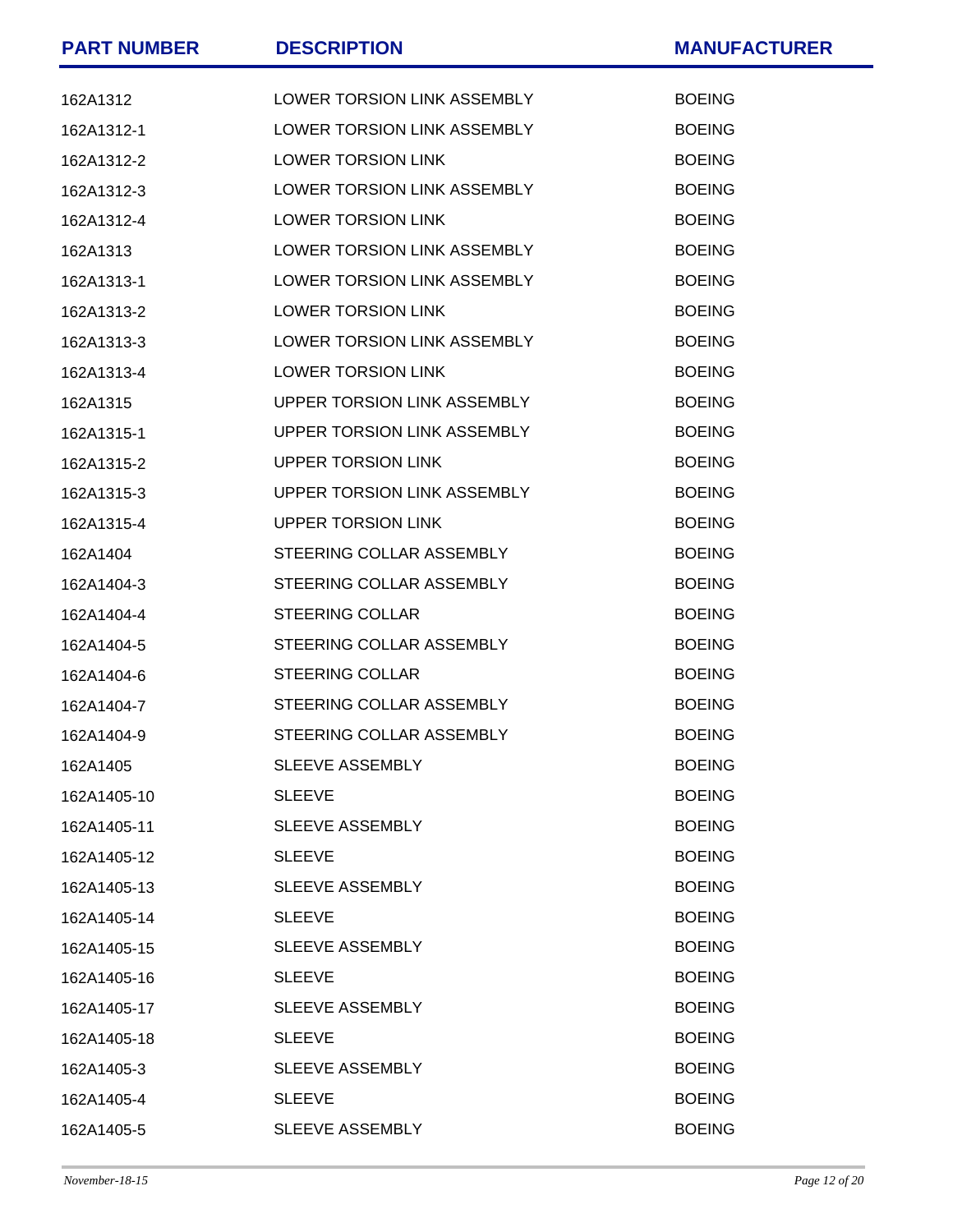| <b>PART NUMBER</b> | <b>DESCRIPTION</b>            | <b>MANUFACTURER</b> |
|--------------------|-------------------------------|---------------------|
| 162A1405-6         | <b>SLEEVE</b>                 | <b>BOEING</b>       |
| 162A1405-7         | SLEEVE ASSEMBLY               | <b>BOEING</b>       |
| 162A1405-8         | <b>SLEEVE</b>                 | <b>BOEING</b>       |
| 162A1405-9         | SLEEVE ASSEMBLY               | <b>BOEING</b>       |
| 162A1417           | STEERING PLATE ASSEMBLY       | <b>BOEING</b>       |
| 162A1417-10        | <b>STEERING PLATE</b>         | <b>BOEING</b>       |
| 162A1417-11        | STEERING PLATE ASSEMBLY       | <b>BOEING</b>       |
| 162A1417-12        | <b>STEERING PLATE</b>         | <b>BOEING</b>       |
| 162A1417-13        | STEERING PLATE ASSEMBLY       | <b>BOEING</b>       |
| 162A1417-14        | <b>STEERING PLATE</b>         | <b>BOEING</b>       |
| 162A1417-15        | STEERING PLATE ASSEMBLY       | <b>BOEING</b>       |
| 162A1417-16        | <b>STEERING PLATE</b>         | <b>BOEING</b>       |
| 162A1417-17        | STEERING PLATE ASSEMBLY       | <b>BOEING</b>       |
| 162A1417-18        | <b>STEERING PLATE</b>         | <b>BOEING</b>       |
| 162A1417-3         | STEERING PLATE ASSEMBLY       | <b>BOEING</b>       |
| 162A1417-4         | <b>STEERING PLATE</b>         | <b>BOEING</b>       |
| 162A1417-5         | STEERING PLATE ASSEMBLY       | <b>BOEING</b>       |
| 162A1417-6         | <b>STEERING PLATE</b>         | <b>BOEING</b>       |
| 162A1417-7         | STEERING PLATE ASSEMBLY       | <b>BOEING</b>       |
| 162A1417-8         | <b>STEERING PLATE</b>         | <b>BOEING</b>       |
| 162A1417-9         | STEERING PLATE ASSEMBLY       | <b>BOEING</b>       |
| 162A1420           | STEERING COLLAR ASSEMBLY      | <b>BOEING</b>       |
| 162A1420-1         | STEERING COLLAR ASSEMBLY      | <b>BOEING</b>       |
| 162A1420-2         | STEERING COLLAR ASSEMBLY      | <b>BOEING</b>       |
| 162A1421           | <b>SLEEVE ASSEMBLY</b>        | <b>BOEING</b>       |
| 162A1421-1         | <b>SLEEVE ASSEMBLY</b>        | <b>BOEING</b>       |
| 162A1421-2         | <b>SLEEVE</b>                 | <b>BOEING</b>       |
| 162A1421-3         | SLEEVE ASSEMBLY               | <b>BOEING</b>       |
| 162A1421-4         | <b>SLEEVE</b>                 | <b>BOEING</b>       |
| 162A1501           | <b>CENTERING CAM ASSEMBLY</b> | <b>BOEING</b>       |
| 162A1501-1         | <b>CENTERING CAM ASSEMBLY</b> | <b>BOEING</b>       |
| 162A1501-2         | <b>CENTERING CAM</b>          | <b>BOEING</b>       |
| 162A1503           | <b>METERING PIN</b>           | <b>BOEING</b>       |
| 162A1503-2         | <b>METERING PIN</b>           | <b>BOEING</b>       |
| 162A1505           | <b>NUT ASSEMBLY</b>           | <b>BOEING</b>       |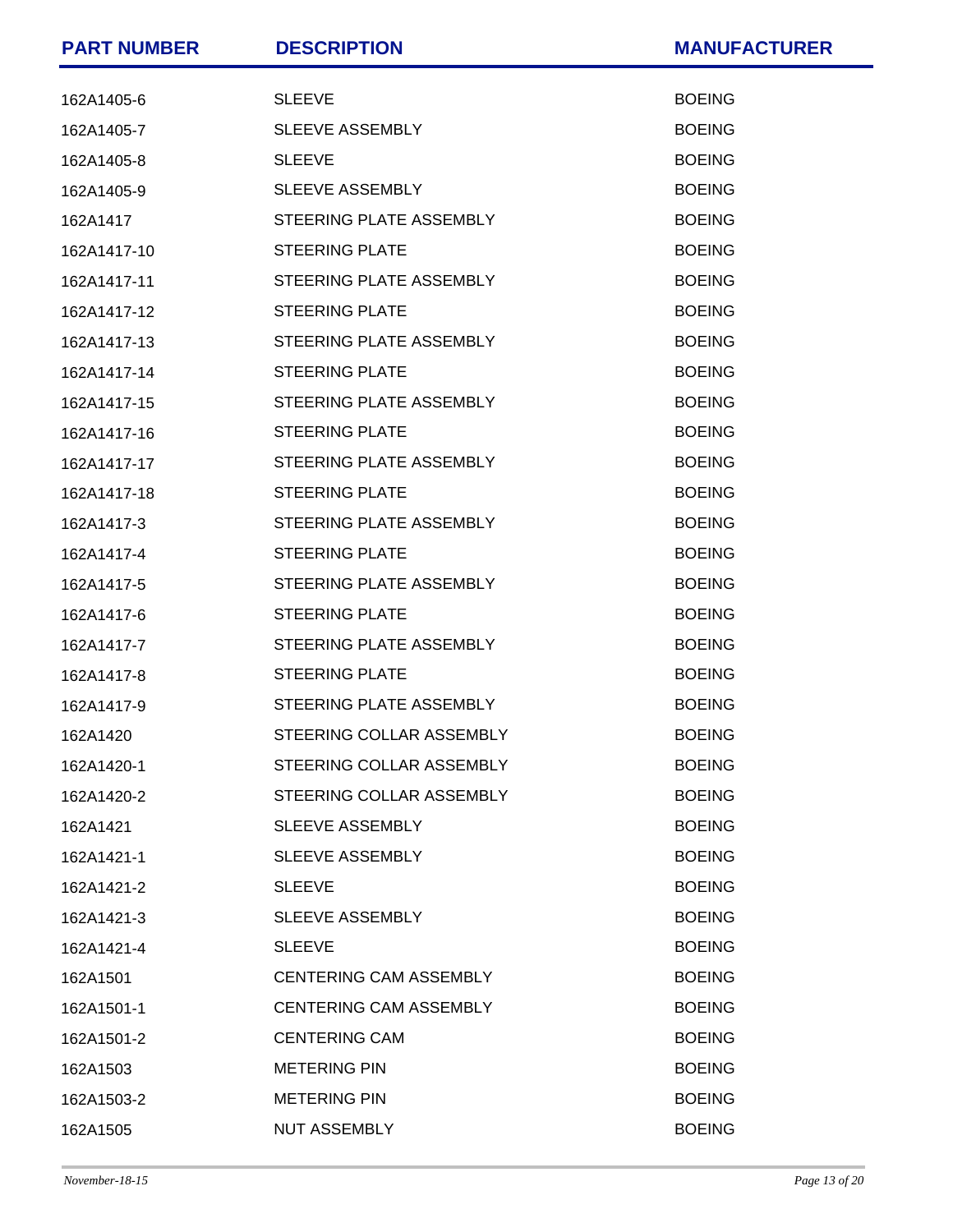| <b>PART NUMBER</b> | <b>DESCRIPTION</b>              | <b>MANUFACTURER</b>     |
|--------------------|---------------------------------|-------------------------|
| 162A1505-1         | NUT ASSEMBLY                    | <b>BOEING</b>           |
| 162A1505-2         | <b>NUT</b>                      | <b>BOEING</b>           |
| 162A1507           | ORIFICE SUPPORT TUBE            | <b>BOEING</b>           |
| 162A1507-1         | ORIFICE SUPPORT TUBE            | <b>BOEING</b>           |
| 162A1510           | LOWER BEARING CARRIER           | <b>BOEING</b>           |
| 162A1510-1         | <b>LOWER BEARING CARRIER</b>    | <b>BOEING</b>           |
| 162A1511           | UPPER BEARING CARRIER ASSEMBLY  | <b>BOEING</b>           |
| 162A1511-4         | UPPER BEARING CARRIER ASSEMBLY  | <b>BOEING</b>           |
| 162A1511-5         | UPPER BEARING CARRIER           | <b>BOEING</b>           |
| 162A1511-6         | UPPER BEARING CARRIER           | <b>BOEING</b>           |
| 162A1513           | <b>GLAND NUT</b>                | <b>BOEING</b>           |
| 162A1513-1         | <b>GLAND NUT</b>                | <b>BOEING</b>           |
| 162A1513-2         | <b>GLAND NUT</b>                | <b>BOEING</b>           |
| 162A1513-3         | <b>GLAND NUT</b>                | <b>BOEING</b>           |
| 1651               | VALVE, PRESSURE RELIEF          | <b>PNEUDRAULICS</b>     |
| 1697EA             | VALVE, HYDRAULIC CONTROL        | <b>SARGENT CONTROLS</b> |
| 1697EA-1           | VALVE, HYDRAULIC CONTROL        | SARGENT CONTROLS        |
| 183010-1-1         | <b>WATER SEPARATOR</b>          | <b>HONEYWELL</b>        |
| 183010-2           | <b>WATER SEPARATOR</b>          | <b>HONEYWELL</b>        |
| 183010-3           | <b>WATER SEPARATOR</b>          | <b>HONEYWELL</b>        |
| 183010-4           | <b>WATER SEPARATOR</b>          | <b>HONEYWELL</b>        |
| 215A1510-3         | ACTUATOR, GROUND SPOILER        | <b>BOEING</b>           |
| 2206400-1          | AIR CYCLE MACHINE               | <b>HONEYWELL</b>        |
| 2206400-2          | AIR CYCLE MACHINE               | <b>HONEYWELL</b>        |
| 2341178-1          | <b>BLEED AIR PRECOOLER</b>      | <b>HONEYWELL</b>        |
| 2341178-2          | BLEED AIR PRECOOLER             | <b>HONEYWELL</b>        |
| 251A1240-2         | <b>ACTUATOR, GROUND SPOILER</b> | <b>BOEING</b>           |
| 251A2160-2         | <b>ACTUATOR</b>                 | <b>BOEING</b>           |
| 251A4510-3         | <b>ACTUATOR</b>                 | <b>BOEING</b>           |
| 251A4510-4         | <b>ACTUATOR</b>                 | <b>BOEING</b>           |
| 251A4510-5         | <b>ACTUATOR</b>                 | <b>BOEING</b>           |
| 251A4510-6         | <b>ACTUATOR</b>                 | <b>BOEING</b>           |
| 251A4510-7         | <b>ACTUATOR</b>                 | <b>BOEING</b>           |
| 251A4510-8         | <b>ACTUATOR</b>                 | <b>BOEING</b>           |
| 251A4510-9         | <b>ACTUATOR</b>                 | <b>BOEING</b>           |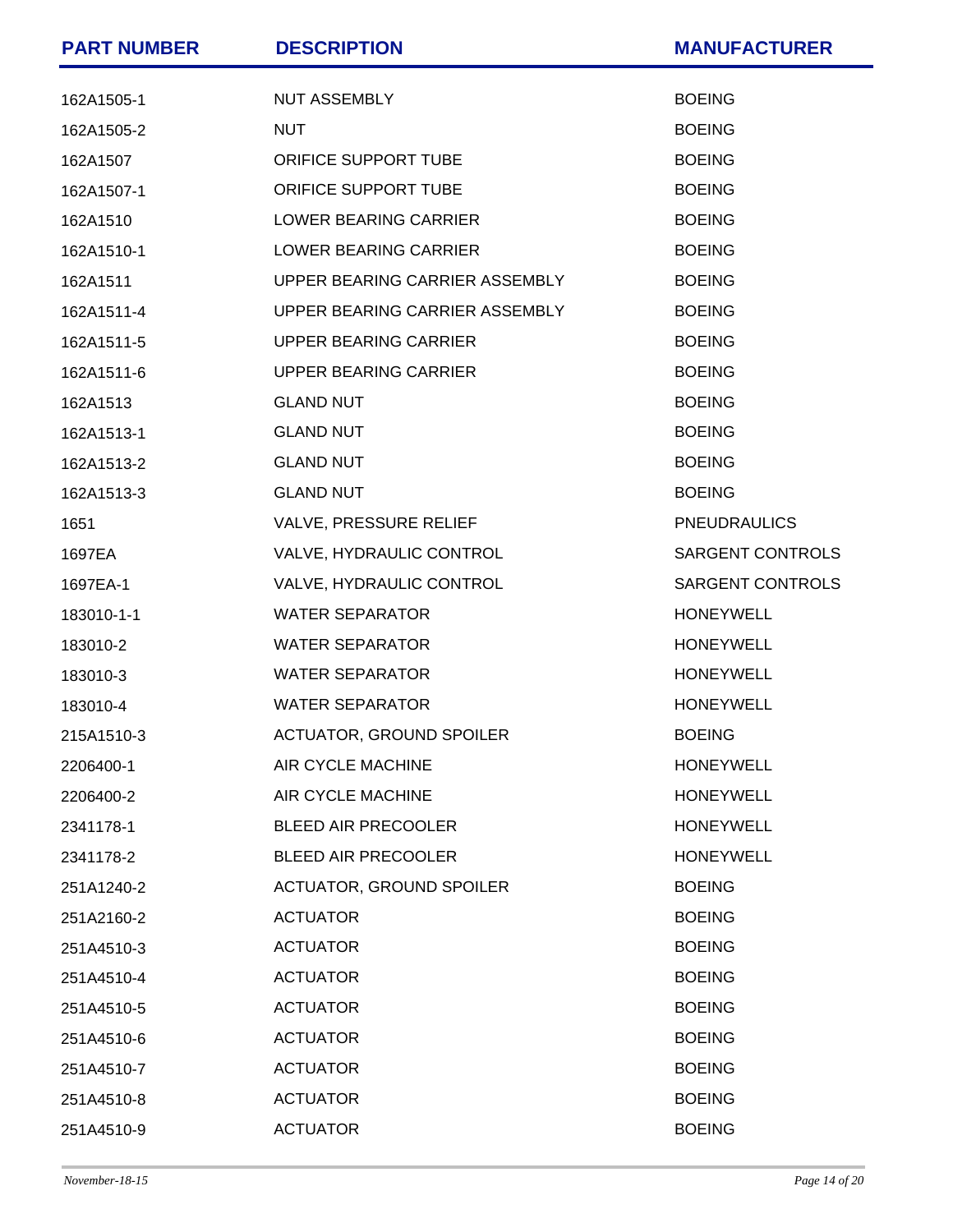| <b>PART NUMBER</b> | <b>DESCRIPTION</b>                     | <b>MANUFACTURER</b> |
|--------------------|----------------------------------------|---------------------|
| 256A3110-3         | TRANSMISSION, FLAP                     | <b>BOEING</b>       |
| 256A3110-4         | TRANSMISSION, FLAP                     | <b>BOEING</b>       |
| 256A3110-5         | TRANSMISSION, FLAP                     | <b>BOEING</b>       |
| 256A3110-6         | TRANSMISSION, FLAP                     | <b>BOEING</b>       |
| 256A3110-7         | TRANSMISSION, FLAP                     | <b>BOEING</b>       |
| 256A3110-8         | TRANSMISSION, FLAP                     | <b>BOEING</b>       |
| 256A3210-3         | TRANSMISSION, FLAP                     | <b>BOEING</b>       |
| 256A3210-4         | TRANSMISSION, FLAP                     | <b>BOEING</b>       |
| 256A3210-5         | TRANSMISSION, FLAP                     | <b>BOEING</b>       |
| 256A3210-6         | TRANSMISSION, FLAP                     | <b>BOEING</b>       |
| 256A3210-7         | TRANSMISSION, FLAP                     | <b>BOEING</b>       |
| 256A3210-8         | TRANSMISSION, FLAP                     | <b>BOEING</b>       |
| 256A3310-3         | TRANSMISSION, FLAP                     | <b>BOEING</b>       |
| 256A3310-4         | TRANSMISSION, FLAP                     | <b>BOEING</b>       |
| 256A3310-5         | TRANSMISSION, FLAP                     | <b>BOEING</b>       |
| 256A3310-6         | TRANSMISSION, FLAP                     | <b>BOEING</b>       |
| 256A3310-7         | TRANSMISSION, FLAP                     | <b>BOEING</b>       |
| 256A3310-8         | TRANSMISSION, FLAP                     | <b>BOEING</b>       |
| 256A3410-3         | TRANSMISSION, FLAP                     | <b>BOEING</b>       |
| 256A3410-4         | TRANSMISSION, FLAP                     | <b>BOEING</b>       |
| 256A3410-5         | TRANSMISSION, FLAP                     | <b>BOEING</b>       |
| 256A3410-6         | TRANSMISSION, FLAP                     | <b>BOEING</b>       |
| 256A3410-7         | <b>TRANSMISSION, FLAP</b>              | <b>BOEING</b>       |
| 256A3410-8         | TRANSMISSION, FLAP                     | <b>BOEING</b>       |
| 256A3515-2         | <b>GEARBOX</b>                         | <b>BOEING</b>       |
| 256A3580-1         | VALVE, FLAP CONTROL                    | <b>BOEING</b>       |
| 273A1101-1         | NOSE LANDING GEAR RETRACT ACTUATOR ASS | <b>BOEING</b>       |
| 273A1101-1         | RETRACT ACTUATOR ASSEMBLY, NLG         | <b>BOEING</b>       |
| 273A1201-1         | <b>ACTUATOR, LOCK</b>                  | <b>BOEING</b>       |
| 273A1201-1         | LOCK ACTUATOR ASSEMBLY, NLG            | <b>BOEING</b>       |
| 273A1201-2         | LOCK ACTUATOR ASSEMBLY, NLG            | <b>BOEING</b>       |
| 273A2101-10        | RETRACT ACTUATOR ASSEMBLY, MLG         | <b>BOEING</b>       |
| 273A2101-101       | RETRACT ACTUATOR ASSEMBLY, MLG         | <b>BOEING</b>       |
| 273A2101-2         | RETRACT ACTUATOR ASSEMBLY, MLG         | <b>BOEING</b>       |
| 273A2101-2         | <b>ACTUATOR, RETRACT</b>               | <b>BOEING</b>       |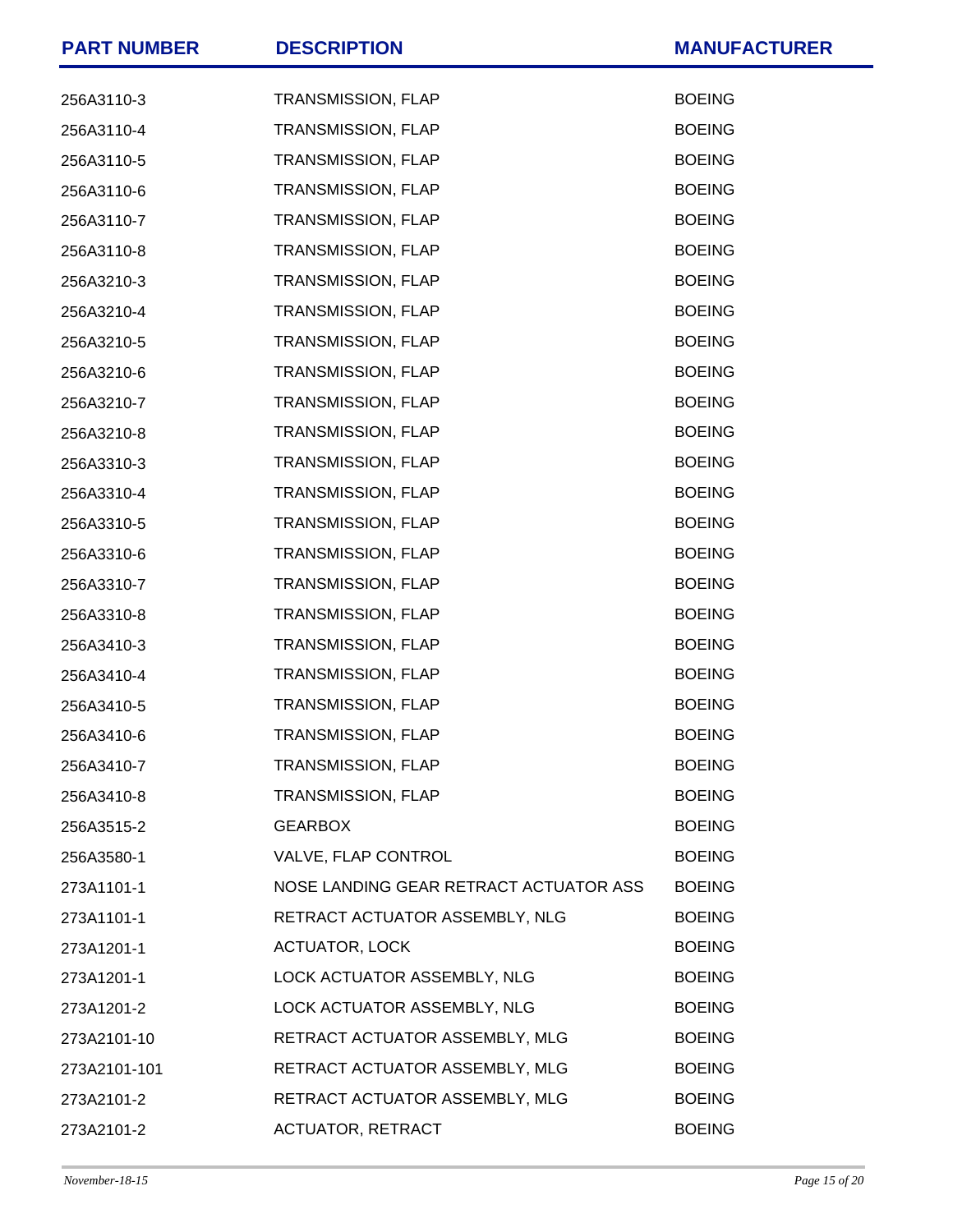| <b>PART NUMBER</b> | <b>DESCRIPTION</b>              | <b>MANUFACTURER</b> |
|--------------------|---------------------------------|---------------------|
| 273A2101-3         | RETRACT ACTUATOR ASSEMBLY, MLG  | <b>BOEING</b>       |
| 273A2101-4         | RETRACT ACTUATOR ASSEMBLY, MLG  | <b>BOEING</b>       |
| 273A2101-5         | RETRACT ACTUATOR ASSEMBLY, MLG  | <b>BOEING</b>       |
| 273A2101-6         | RETRACT ACTUATOR ASSEMBLY, MLG  | <b>BOEING</b>       |
| 273A2101-7         | RETRACT ACTUATOR ASSEMBLY, MLG  | <b>BOEING</b>       |
| 273A2101-8         | RETRACT ACTUATOR ASSEMBLY, MLG  | <b>BOEING</b>       |
| 273A2101-9         | RETRACT ACTUATOR ASSEMBLY, MLG  | <b>BOEING</b>       |
| 273A2201-1         | MLG DOWNLOCK ACTUATOR ASSEMBLY  | <b>BOEING</b>       |
| 273A2501-1         | MLG UPLOCK ACTUATOR ASSEMBLY    | <b>BOEING</b>       |
| 273A3610-1         | SHIMMY DAMPER ASSEMBLY, MLG     | <b>BOEING</b>       |
| 273A3610-1         | <b>SHIMMY DAMPER</b>            | <b>BOEING</b>       |
| 273A3610-2         | <b>SHIMMY DAMPER</b>            | <b>BOEING</b>       |
| 273A3610-2         | SHIMMY DAMPER ASSEMBLY, MLG     | <b>BOEING</b>       |
| 273A3610-3         | <b>SHIMMY DAMPER</b>            | <b>BOEING</b>       |
| 273A3610-3         | SHIMMY DAMPER ASSEMBLY, MLG     | <b>BOEING</b>       |
| 273A3610-4         | SHIMMY DAMPER ASSEMBLY, MLG     | <b>BOEING</b>       |
| 273A3610-5         | SHIMMY DAMPER ASSEMBLY, MLG     | <b>BOEING</b>       |
| 274N1003-10        | VALVE, BRAKE SELECTOR           | <b>BOEING</b>       |
| 274N1003-13        | VALVE, BRAKE SELECTOR           | <b>BOEING</b>       |
| 274N1003-15        | VALVE, BRAKE SELECTOR           | <b>BOEING</b>       |
| 274N1003-4         | <b>VALVE, BRAKE SELECTOR</b>    | <b>BOEING</b>       |
| 274N1003-5         | VALVE, BRAKE SELECTOR           | <b>BOEING</b>       |
| 274N1003-6         | VALVE, BRAKE SELECTOR           | <b>BOEING</b>       |
| 274N1003-7         | VALVE, BRAKE SELECTOR           | <b>BOEING</b>       |
| 274N1003-8         | VALVE, BRAKE SELECTOR           | <b>BOEING</b>       |
| 274N1028-4         | VALVE, BRAKE SELECTOR           | <b>BOEING</b>       |
| 274N1028-5         | VALVE, BRAKE SELECTOR           | <b>BOEING</b>       |
| 274N1028-6         | VALVE, BRAKE SELECTOR           | <b>BOEING</b>       |
| 274N1051           | VALVE, BRAKE SELECTOR           | <b>BOEING</b>       |
| 274N1051-1         | VALVE, BRAKE SELECTOR           | <b>BOEING</b>       |
| 274N1051-2         | VALVE, BRAKE SELECTOR           | <b>BOEING</b>       |
| 274N1051-3         | VALVE, BRAKE SELECTOR           | <b>BOEING</b>       |
| 274U0003-4         | VALVE, BRAKE SELECTOR           | <b>BOEING</b>       |
| 275A1101-3         | <b>ACTUATOR, STEERING</b>       | <b>BOEING</b>       |
| 275A1101-3         | STEERING ACTUATOR ASSEMBLY, NLG | <b>BOEING</b>       |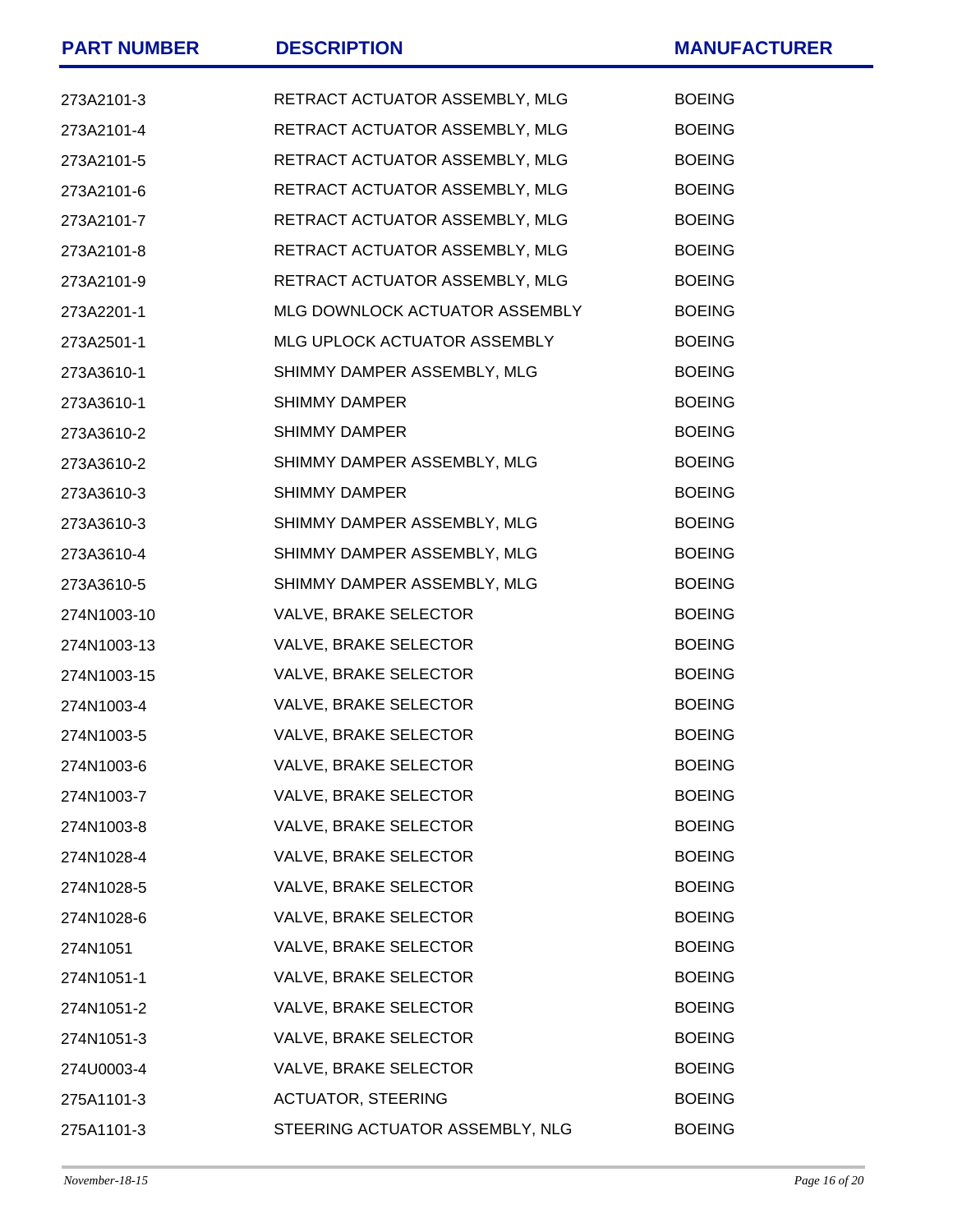| <b>PART NUMBER</b> | <b>DESCRIPTION</b>                     | <b>MANUFACTURER</b> |
|--------------------|----------------------------------------|---------------------|
| 275A1101-4         | STEERING ACTUATOR ASSEMBLY, NLG        | <b>BOEING</b>       |
| 275A1101-4         | <b>ACTUATOR, STEERING</b>              | <b>BOEING</b>       |
| 275A1101-5         | STEERING ACTUATOR ASSEMBLY, NLG        | <b>BOEING</b>       |
| 275A1101-5         | <b>ACTUATOR, STEERING</b>              | <b>BOEING</b>       |
| 275A1101-6         | STEERING ACTUATOR ASSEMBLY, NLG        | <b>BOEING</b>       |
| 275A1101-6         | <b>ACTUATOR, STEERING</b>              | <b>BOEING</b>       |
| 275A1101-7         | <b>ACTUATOR, STEERING</b>              | <b>BOEING</b>       |
| 275A1101-7         | STEERING ACTUATOR ASSEMBLY, NLG        | <b>BOEING</b>       |
| 275A1101-8         | STEERING ACTUATOR ASSEMBLY, NLG        | <b>BOEING</b>       |
| 275A1101-8         | <b>ACTUATOR, STEERING</b>              | <b>BOEING</b>       |
| 2760000-101        | VALVE, SHUT-OFF                        | <b>PARKER</b>       |
| 2790475-103        | VALVE, PRESSURE RELIEF                 | <b>PARKER</b>       |
| 315A2800-1         | THRUST REVERSER NON-LOCKING ACTUATOR A | <b>BOEING</b>       |
| 315A2800-2         | THRUST REVERSER NON-LOCKING ACTUATOR A | <b>BOEING</b>       |
| 315A2801-1         | THRUST REVERSER LOCKING ACTUATOR ASSE  | <b>BOEING</b>       |
| 315A2801-4         | THRUST REVERSER LOCKING ACTUATOR ASSE  | <b>BOEING</b>       |
| 315A-2801-5        | THRUST REVERSER LOCKING ACTUATOR ASSE  | <b>BOEING</b>       |
| 319625-1           | VALVE, SOLENOID                        | <b>HONEYWELL</b>    |
| 319625-5           | VALVE, SOLENOID                        | <b>HONEYWELL</b>    |
| 319625-8           | VALVE, SOLENOID                        | <b>HONEYWELL</b>    |
| 3202222-1          | BLEED AIR CHECK VALVE                  | <b>HONEYWELL</b>    |
| 3202442-1          | VALVE                                  | <b>HONEYWELL</b>    |
| 3202442-2          | <b>VALVE</b>                           | <b>HONEYWELL</b>    |
| 3202444-1          | <b>VALVE</b>                           | <b>HONEYWELL</b>    |
| 3202446-1          | <b>VALVE</b>                           | <b>HONEYWELL</b>    |
| 320548-1           | VALVE, SOLENOID                        | <b>HONEYWELL</b>    |
| 320548-2           | VALVE, SOLENOID                        | <b>HONEYWELL</b>    |
| 3214230-2          | <b>VALVE</b>                           | <b>HONEYWELL</b>    |
| 3214230-3          | <b>VALVE</b>                           | <b>HONEYWELL</b>    |
| 3214446-1          | <b>HIGH STAGE VALVE</b>                | <b>HONEYWELL</b>    |
| 3214446-2          | <b>HIGH STAGE VALVE</b>                | <b>HONEYWELL</b>    |
| 3214446-3          | <b>HIGH STAGE VALVE</b>                | <b>HONEYWELL</b>    |
| 3214446-4          | <b>HIGH STAGE VALVE</b>                | <b>HONEYWELL</b>    |
| 3214552-1          | SHUTOFF AIRFLOW REGULATOR              | <b>HONEYWELL</b>    |
| 3214552-2          | SHUTOFF AIRFLOW REGULATOR              | <b>HONEYWELL</b>    |
|                    |                                        |                     |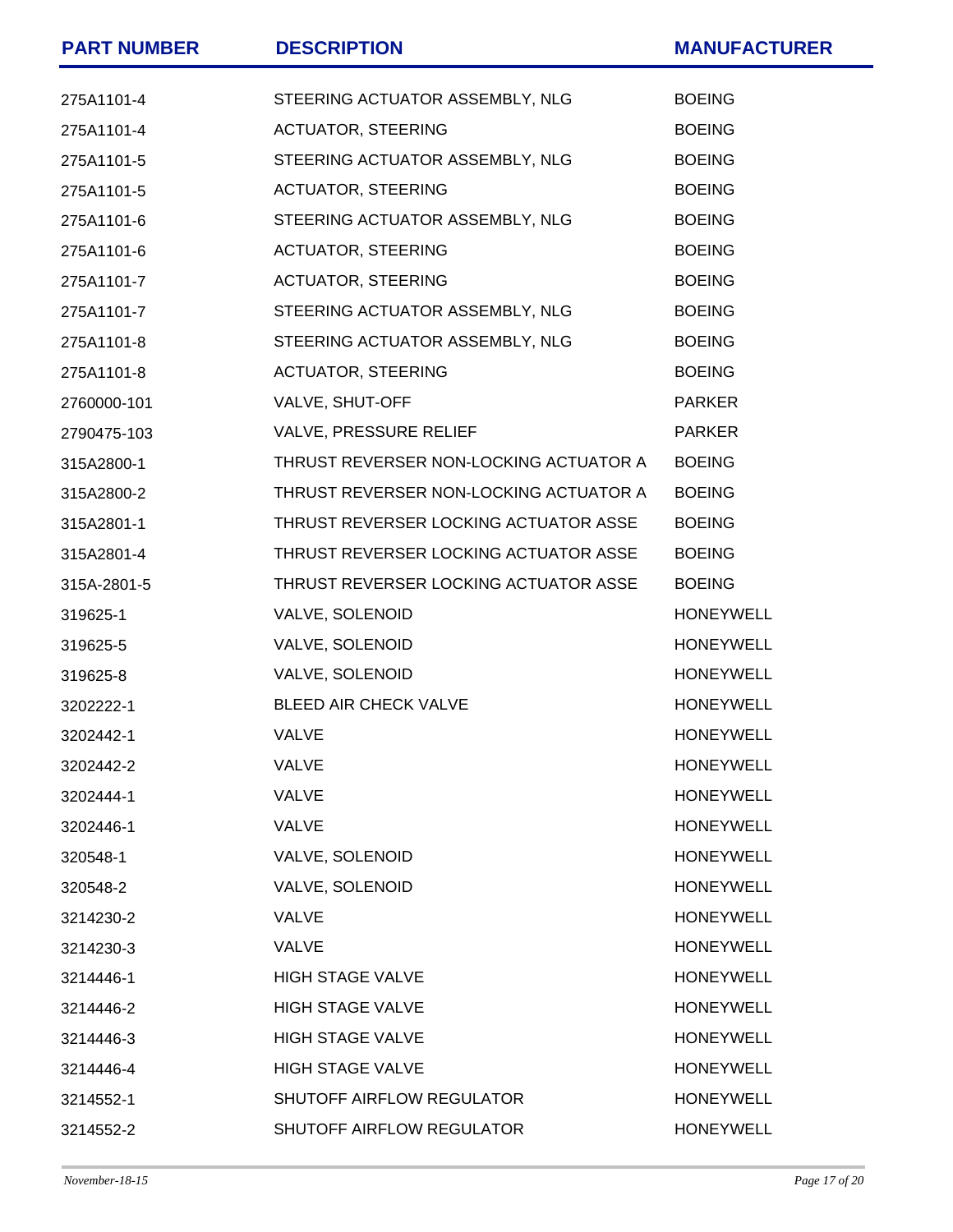| <b>PART NUMBER</b> | <b>DESCRIPTION</b>                       | <b>MANUFACTURER</b>    |
|--------------------|------------------------------------------|------------------------|
| 3214552-3          | SHUTOFF AIRFLOW REGULATOR                | <b>HONEYWELL</b>       |
| 3214552-4          | SHUTOFF AIRFLOW REGULATOR                | <b>HONEYWELL</b>       |
| 3214552-5          | SHUTOFF AIRFLOW REGULATOR                | <b>HONEYWELL</b>       |
| 3214862-1          | <b>VALVE</b>                             | <b>HONEYWELL</b>       |
| 3214962-1          | <b>VALVE</b>                             | <b>HONEYWELL</b>       |
| 3214972-1          | <b>VALVE</b>                             | <b>HONEYWELL</b>       |
| 3215618-3          | <b>ANTI-ICE VALVE</b>                    | <b>HONEYWELL</b>       |
| 321942-1-1         | VALVE, AIRFLOW                           | <b>HONEYWELL</b>       |
| 3225006-1          | PRECOOLER CONTROL VALVE                  | <b>HONEYWELL</b>       |
| 3289562-1          | FOUR INCH DIAMETER PRECOOLER CONTROL V   | <b>HONEYWELL</b>       |
| 3289562-2          | FOUR INCH DIAMETER PRECOOLER CONTROL V   | <b>HONEYWELL</b>       |
| 3289562-3          | FOUR INCH DIAMETER PRECOOLER CONTROL V   | <b>HONEYWELL</b>       |
| 3289562-4          | FOUR INCH DIAMETER PRECOOLER CONTROL V   | <b>HONEYWELL</b>       |
| 3289562-5          | FOUR INCH DIAMETER PRECOOLER CONTROL V   | <b>HONEYWELL</b>       |
| 3289630-1          | VALVE, APU STARTER                       | <b>HONEYWELL</b>       |
| 3289630-2          | VALVE, APU STARTER                       | <b>HONEYWELL</b>       |
| 3289630-3          | VALVE, APU STARTER                       | <b>HONEYWELL</b>       |
| 3290206-1          | <b>VALVE</b>                             | <b>HONEYWELL</b>       |
| 3290206-2          | <b>VALVE</b>                             | <b>HONEYWELL</b>       |
| 3291186-6          | TURBINE TIP CLEARANCE VALVE              | <b>HONEYWELL</b>       |
| 3291214-2          | THREE AND ONE-INCH DIAMETER APU BLEED AI | <b>HONEYWELL</b>       |
| 3291238-1          | SURGE CONTROL VALVE                      | <b>HONEYWELL</b>       |
| 3291238-2          | SURGE CONTROL VALVE                      | <b>HONEYWELL</b>       |
| 3291390-3          | <b>TRANSIENT BLEED VALVE</b>             | <b>HONEYWELL</b>       |
| 3505945-2          | AIR TURBINE STARTER                      | <b>HONEYWELL</b>       |
| 3505945-3          | AIR TURBINE STARTER                      | <b>HONEYWELL</b>       |
| 3505945-4          | AIR TURBINE STARTER                      | <b>HONEYWELL</b>       |
| 3505945-5          | AIR TURBINE STARTER                      | <b>HONEYWELL</b>       |
| 3505945-6          | AIR TURBINE STARTER                      | <b>HONEYWELL</b>       |
| 3505945-7          | AIR TURBINE STARTER                      | <b>HONEYWELL</b>       |
| 3505945-8          | AIR TURBINE STARTER                      | <b>HONEYWELL</b>       |
| 3505945-9          | AIR TURBINE STARTER                      | <b>HONEYWELL</b>       |
| 3810056-106        | <b>VALVE MODULE</b>                      | <b>PARKER HANNIFIN</b> |
| 381800-1003        | <b>ACTUATOR, SLAT</b>                    | <b>PARKER</b>          |
| 3820000-1001       | <b>ACTUATOR, FLAP</b>                    | <b>PARKER</b>          |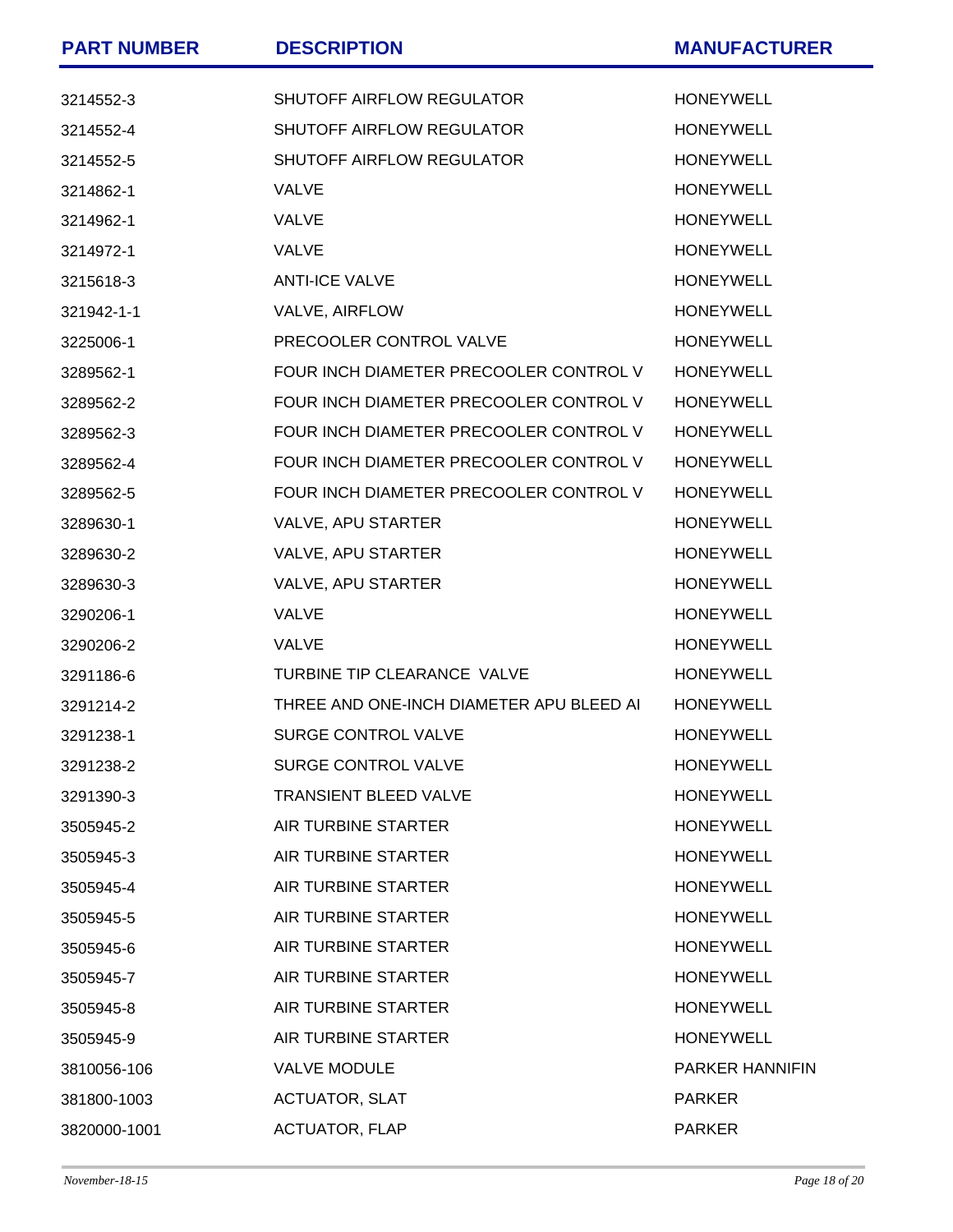| <b>PART NUMBER</b> | <b>DESCRIPTION</b>                    | <b>MANUFACTURER</b> |
|--------------------|---------------------------------------|---------------------|
| 383900-1007        | <b>VALVE ASSY</b>                     | <b>PARKER</b>       |
| 38-805             | <b>GROUND SPOILER INTERLOCK VALVE</b> | <b>CRANE</b>        |
| 394100-1003        | <b>VALVE</b>                          | <b>PARKER</b>       |
| 396442-1           | VALVE, FLOW CONTROL                   | <b>HONEYWELL</b>    |
| 396498-1           | VALVE, FLOW CONTROL                   | <b>HONEYWELL</b>    |
| 396498-2           | VALVE, FLOW CONTROL                   | <b>HONEYWELL</b>    |
| 396608-1           | VALVE, FLOW CONTROL                   | <b>HONEYWELL</b>    |
| 396632-2           | FLOW CONTROL VALVE                    | <b>HONEYWELL</b>    |
| 398116-1-1         | VALVE, SHUT-OFF                       | <b>HONEYWELL</b>    |
| 398908-2           | <b>VALVE</b>                          | <b>HONEYWELL</b>    |
| 398908-3           | <b>VALVE</b>                          | <b>HONEYWELL</b>    |
| 541674-1-1         | <b>LINEAR ACTUATOR</b>                | <b>HONEYWELL</b>    |
| 541674-3           | <b>LINEAR ACTUATOR</b>                | <b>HONEYWELL</b>    |
| 541674-4           | <b>LINEAR ACTUATOR</b>                | <b>HONEYWELL</b>    |
| 541674-5           | <b>LINEAR ACTUATOR</b>                | <b>HONEYWELL</b>    |
| 541674-6           | <b>LINEAR ACTUATOR</b>                | <b>HONEYWELL</b>    |
| 57186-01           | <b>HYDRAULIC PUMP</b>                 | <b>PARKER</b>       |
| 57186-03           | <b>HYDRAULIC PUMP</b>                 | <b>PARKER</b>       |
| 57186-04           | <b>HYDRAULIC PUMP</b>                 | <b>PARKER</b>       |
| 57186-05           | <b>HYDRAULIC PUMP</b>                 | <b>PARKER</b>       |
| 57186-06           | <b>HYDRAULIC PUMP</b>                 | <b>PARKER</b>       |
| 57186-07           | <b>HYDRAULIC PUMP</b>                 | <b>PARKER</b>       |
| 57186-10           | <b>HYDRAULIC PUMP</b>                 | <b>PARKER</b>       |
| 606515-1           | <b>BYPASS VALVE</b>                   | <b>HONEYWELL</b>    |
| 65-17821-21        | <b>MODULAR ASSY</b>                   | <b>BOEING</b>       |
| 65-44681-18        | MODULAR STANDBY                       | <b>BOEING</b>       |
| 65-44690-23        | <b>ACTUATOR, GROUND SPOILER</b>       | <b>BOEING</b>       |
| 65-44690-24        | <b>ACTUATOR, GROUND SPOILER</b>       | <b>BOEING</b>       |
| 65-44690-25        | <b>ACTUATOR, GROUND SPOILER</b>       | <b>BOEING</b>       |
| 65-44690-27        | <b>ACTUATOR, GROUND SPOILER</b>       | <b>BOEING</b>       |
| 65-44690-28        | <b>ACTUATOR, GROUND SPOILER</b>       | <b>BOEING</b>       |
| 65-44891-7         | MODULAR FLIGHT CONTROL                | <b>BOEING</b>       |
| 654A0012-37        | NOSE LANDING GEAR                     | <b>BOEING</b>       |
| 65C26816-2         | VALVE, BRAKE SELECTOR                 | <b>BOEING</b>       |
| 65C26816-3         | VALVE, BRAKE SELECTOR                 | <b>BOEING</b>       |